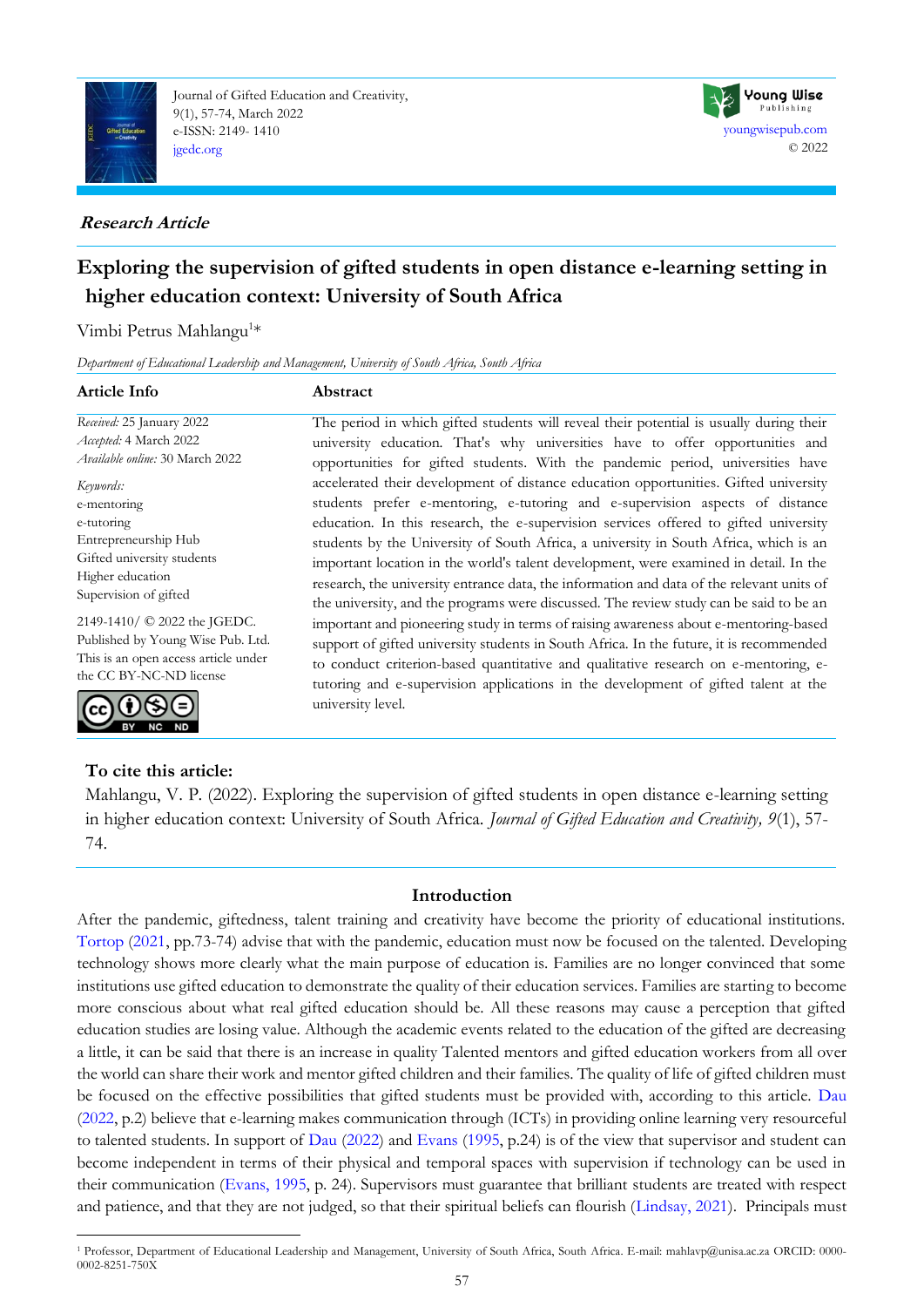address instructors' lack of enough training and skills to assist gifted pupils [\(Pham & Akos, 2020\)](#page-15-0). Positive attitudes, values, beliefs, aspirations, and abilities should be nurtured in gifted students so that they can make virtuous occupational choices [\(Falco & Shaheed, 2021\)](#page-15-0). Teachers, according to [Donal](#page-15-0) [\(2018\)](#page-15-0), must ensure that gifted students are nurtured through self-disclosure and acknowledgement. All gifted students are expected to have access to supervision from these teachers. [\(Suherman, et al. 2020\)](#page-15-0) believe that the principle should support instructors in assisting and overseeing gifted students. In order to build programs for brilliant children, creativity and innovation are required [\(LeBlanc & Borders, 2021\)](#page-15-0). Decolonial curriculum should teach analytical skills such as argumentation to talented students [\(Mbhele, 2020\)](#page-15-0). Due to a lack of resources, many institutions may be unable to fully realize the potential of gifted children (Kobayashi & [Tsuboya, 2021\)](#page-15-0).

The way gifted students are supervised **t**here is scant information on how teachers are prepared to supervise them. Even though there are just a few training programs available to teachers as supervisors. There seems to be limited training available to supervise competent to work of gifted students [\(Richards & Fletcher, 2019,](#page-15-0) p. 2). Concerning gifted student's supervision, teachers at times use their past experiences. In the academic field, critical thinking is essential, for example, critically reviewing earlier research to problematize something taken for granted or to identify a gap; critically reading others' work as part of the journal-review process and providing constructive comments. Assist students in developing a critical mindset while studying. They should be able to articulate their philosophical perspective on the following topics: What is research? What exactly is the point of research? What is the nature of understanding? They must be diligent, keeping meticulous records of their reading, research, and other activities [\(Brennan, 2019,](#page-15-0) p. 365). Supervisors should assign master's and doctoral students the responsibility of summarizing ten papers in their field of study as their first assignment. It's a useful test to see if a prospective gifted student can pursue a career. The task can show to supervisors whether students are able to write [\(Brennan, 2019,](#page-15-0) p. 368). Supervisors should be trained to increase their skills in the use of online communication technologies so that they can provide feedback and assist students with supervision concerns [\(Dos Santos & Cechinel, 2019,](#page-15-0) p. 67). Checking that the design is well-explained, that the data is well-presented, that the implications are well-stated, and so on [\(Connell,](#page-15-0)  [1985,](#page-15-0) p. 40). Checking technicalities: correct and comprehensive referencing [\(Connell, 1985,](#page-15-0) p. 40). Supervisors must monitor official 'progress,' such as how the work is progressing in respect to minimum and maximum deadlines; whether the student should be registered full-time or part-time; and whether the student's candidature should be suspended for a period of time. Supervisors should be aware of what's going on and are frequently able to assist. Regular meetings are the only way to ensure that it happens [\(Connell, 1985,](#page-15-0) p. 40). Promote your students' well-being; be flexible with their working choices; and avoid "top-down" tactics, especially when dealing with postgraduate students. This type of approach fosters toxic relationships and hinders students' ability to think critically; do not compare students because this can lead to increased stress and/or worry, lowering their performance and potential. Every student is unique, and as supervisors, we must never forget that our primary responsibility as mentors is to develop each student's abilities and assist them in realizing their full potential and professional goals [\(Maestre, 2019,](#page-15-0) pp.3-4).

This article is about supervision of gifted students in a higher education setting using open distance e-learning. Technology in supervision can help supervisors and students save money by lowering supervision expenses and increasing accessibility [\(Schmidt](#page-15-0) et al. p. 37). A person's seniority or experience does not always imply that he or she is an appropriate boss. Students may have distinct needs that necessitate different solutions, while supervisors vary in both practice and supervisory skills [\(Kavanagh, Spence, Wilson & Crow, 2002,](#page-15-0) p. 249). Using [Moore's](#page-15-0) Theory of Transactional Distance, this research investigates remote supervision of postgraduate students [\(1997\)](#page-15-0). Although there is no doubt that distance learning provides postgraduate students with independence, flexibility, and choice in how, when, and where they study, it is important to remember that success in distance supervision is dependent on the supervisor-student interaction as well as the pedagogical knowledge [content] that must be conveyed to the student. Supervisors are encouraged to use online forums to help students with supervision concerns, as well as to use online communication tools [\(Dos Santos & Cechinel, 2019,](#page-15-0) p. 67).

Flynn [and Shelton](#page-15-0) [\(2022,](#page-15-0) p.144) found that gifted and talented education (GATE) exemplifies racial and economic hierarchies that exist in our society, with historically marginalized (HM) students significantly less likely to be identified as gifted, and subsequently receiving gifted services, than their peers. Tests play a critical role in perpetuating, and often amplifying, systemic inequities in education.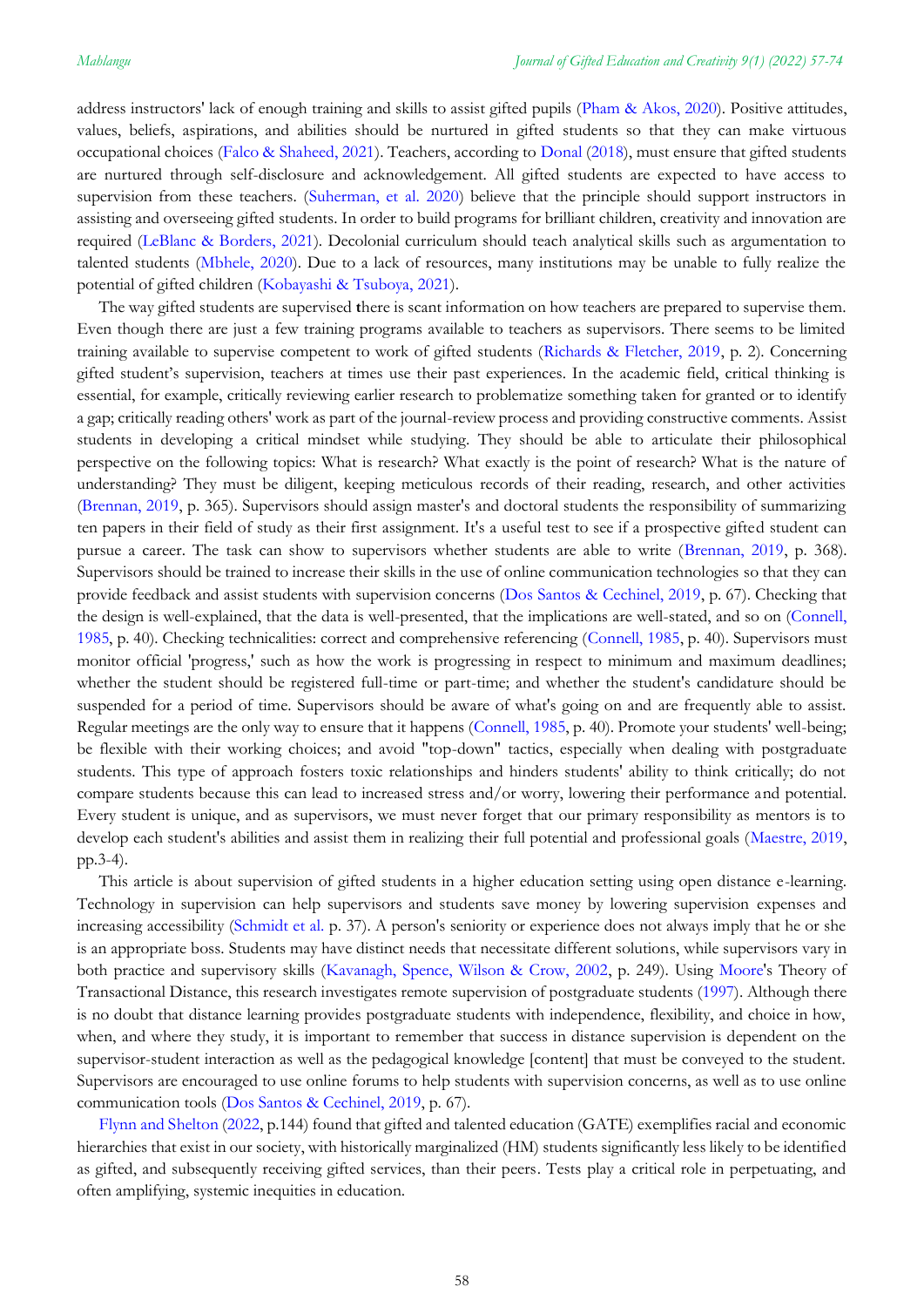#### **e-Mentoring and e-Tutoring for Gifted and Effects of Developing their Talent**

Mentoring programs, according to [Tortop](#page-15-0) [\(2013,](#page-15-0) p.22), are fairly diverse. He also feels that mentoring, sometimes known as tele-mentoring or e-mentoring, is a rapidly growing sector in gifted education. [Tortop](#page-15-0) [\(2013,](#page-15-0) p.22) referred to the mentoring program as e-mentoring or tele-mentoring because it is one of the most effective ways in the education of brilliant students. This method eliminates time and space constraints while also providing access to global resources and tracking student development. According to [Tortop](#page-15-0) [\(2013\)](#page-15-0), time and location constraints restrict the creation of mentor connections; nevertheless, e-mentoring allows low-income high school or university students to communicate with scientists face to face. The benefits of e-mentoring include: students have the opportunity to communicate with a variety of specialists; there are no geographical restrictions on mentor selection; appropriate consultation between students and mentors is simple; it allows for the continuity of communication between mentors and students and the creation of an archive; mentors and students can communicate at any time via e-mail and do not require an appointment; mentors and students can communicate at any time via e-mail and do not require an appointment.

According to [Aboud](#page-15-0) [\(2021,](#page-15-0) p.11), most governments throughout the world are battling to provide ways for students to have free access to educational platforms. Kızıldağ [and Tuncer](#page-15-0) [\(2022,](#page-15-0) p.130) believe that, while online learning is not a new concept in the education sector, it has become a priority for decision-making authorities in education around the world (e.g., Departments of Education), as well as agents such as universities, school managers, teachers, students, and their families, since the outbreak in March 2020. With the collapse of institutions and schools, teachers were forced to immediately adopt online teaching, including teacher education. Due to weak online infrastructure, lecturers' and teachers' lack of expertise and limited digital abilities, and an uncomfortable home environment, this rapid and forced transformation posed many problems and limits to normal routines. Mentoring has been shown to boost student success rates, according to [Santhanamari, Deepa, Susithra, and Reba](#page-15-0) [\(2022,](#page-15-0) p.304). By removing mental barriers in their students, e-mentoring activities can help businesses achieve greater heights. Mentoring is an important aspect in achieving emotional well-being, as well as personal and professional development. Mentoring is also important for developing practical skills and learning via experience. Mentoring is an excellent technique for supporting under-resourced high school students; nevertheless, there must be considerations for access to mentors, particularly where geographic and temporal restrictions exist, as well as a lower cost. Electronic mentoring (e-mentoring) is a major technique for assisting underrepresented postsecondary students with disabilities in schools in terms of retention, perseverance, and graduation. Several elements influence effective mentoring experiences, including the purpose, the lecturer-student relationship, the consistency of mentoring interactions, and the mentoring objectives. While e-mentoring has its benefits, such as easier access to lecturers and fewer costs, it also has its drawbacks, such as difficulty communicating nonverbally, delayed relationship building, a wide variety of written communication abilities, and technological limitations [\(Todd, 2022,](#page-15-0) p.3). According to [Tatnall](#page-15-0) [\(2022,](#page-15-0) p.868), education systems in all countries have faced unprecedented obstacles in delivering instruction via remote or online means at all stages of learning.

According to [Aboud](#page-15-0) [\(2021,](#page-15-0) p.12), most gifted education institutes in Saudi Arabia have established open-access resources for gifted students and their parents in reaction to the present Covid-19 pandemic. Following the Corona crises and taking into account the educational characteristics of online learning, the following areas were chosen as having the greatest need for public education budgets: reducing educational disparities between learners, encouraging a selection-oriented curriculum, and gifted education. Initially, online learning was seen as a way to supplement the face-to-face education problem that arose as a result of the corona crisis, by providing supplementary educational material that could be learned outside of normal class time, presenting assignments, or facilitating online question and answer sessions. As a result, related initiatives such as online gifted education and an experimental program developed by the Ministry of Education that takes into account the peculiarities of gifted students were formed.

This is a current tool for dealing with difficulties of talented student in higher education. E-learning (Electronic learning) is a new trend in distant education that should be considered a new learning paradigm, especially in the aftermath of the Covid-19 outbreak, when supervisors are encouraged to minimize face-to-face interaction as a preventative tactic by exercising social distancing. E-learning makes communication through (ICTs) in providing online learning very resourceful to gifted students. The term "e-learning" is used in this study to refer to any type of electronically aided learning, whether on the Internet or on television supervisors can convey content regardless of location or time [\(Dau, 2022,](#page-15-0) p.2). Because of its benefits in boosting the quality of remote supervision, technology should be a preferred choice among supervisors. For supervisors, technology provides the required infrastructure, software, and storage. IT infrastructure plays a vital part in exchanging and speeding up the generation of new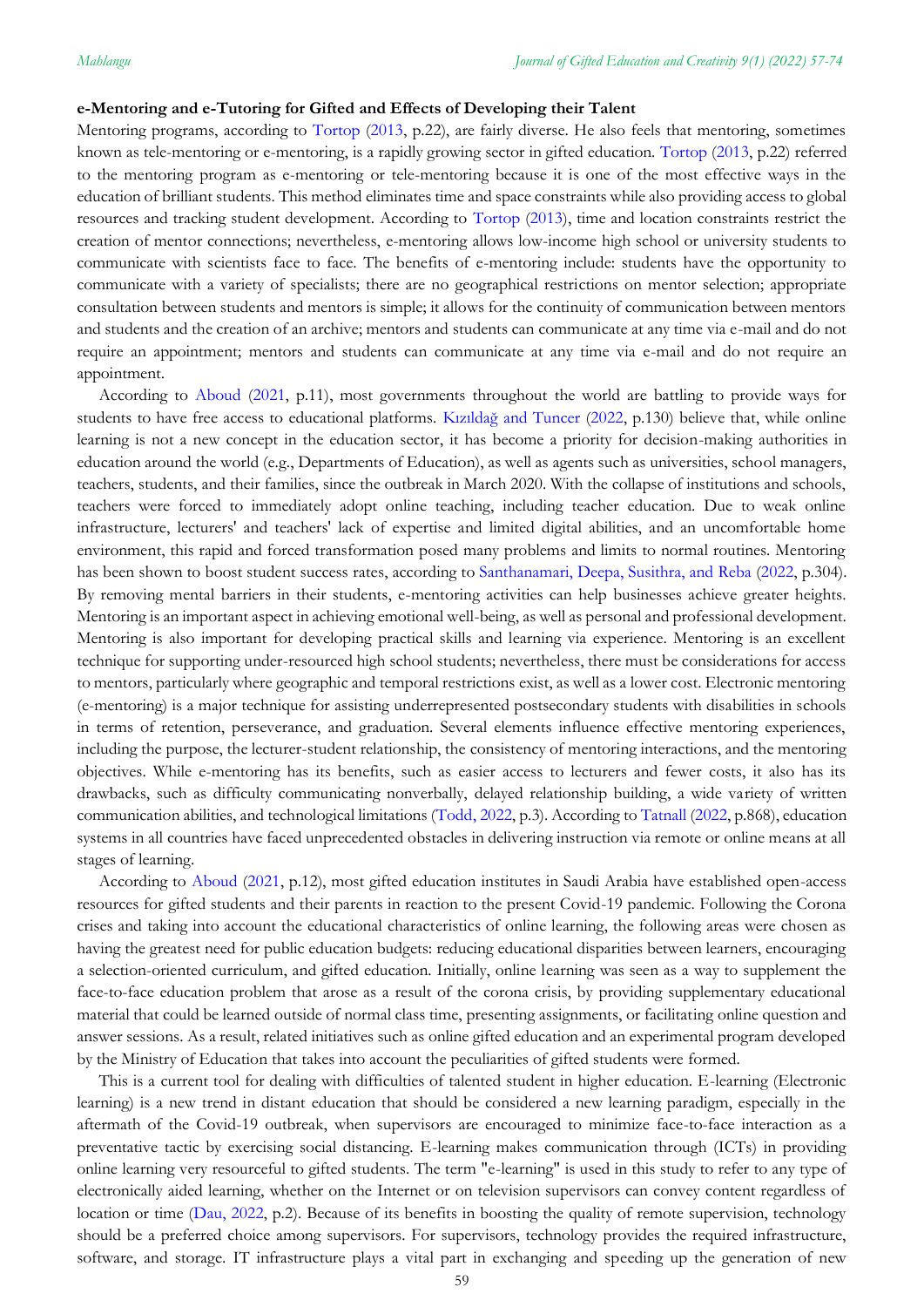knowledge. The knowledge repositories is aided by technological infrastructure. IT infrastructure facilities may help academic staff create, transfer, and share knowledge more effectively [\(Gebreyohans, Croasdell & Meshesha, 2022,](#page-15-0) p. 5485).

#### **Developing Interpersonal Skills and Emotional Intelligence (EI)**

[Gómez-Leal](#page-15-0) et al. [\(2022,](#page-15-0) p.358) discovered that emotionally competent lecturers are able to perceive, comprehend, and control their own emotions in the spirit of managing each circumstance efficiently and honestly. They also discovered that instructors' emotional abilities were influenced by their bosses' EI. In Israel, a study of 69 principals and 639 teachers discovered a favorable, indirect association between a leader's ability to recognize emotions and their ability to emotionally reframe. One of the benefits of emotionally reframing, according to this study, is the ability to have a more positive outlook on emotionally provoking bad experiences. This connection may occur because a principal's ability to recognize a teacher's emotions is linked to their ability to form a supportive relationship with those they lead. It's vital to remember that a principal's emotional detection abilities have an indirect impact on their instructors' emotional reframing (and mediated by transformational leadership behaviours). Not only does it necessitate the ability to recognize and manage emotions, but it also necessitates the two more interactive EI abilities of awareness and expression [\(Gómez-Leal et al. 2022\)](#page-15-0). Emotional intelligence can be seen in five different ways (e.g. intrapersonal skills, interpersonal skills, stress management, adaptability, and general mood). Emotional intelligence is essential for teachers because it allows them to handle emotional information more efficiently for better student care through effective communication and connections. Empathy, self-awareness, encouraging students, and displaying exceptional interpersonal skills are all examples of emotional intelligence skills [\(Mazen et al. 2022,](#page-15-0) p.358).

Emotional intelligence (EI) is defined by [Alsulami](#page-15-0) [\(2022,](#page-15-0) p.1) as being capable to comprehend and control one's own life. Supervisors' emotional intelligence as educational leaders may have an impact on their instructional practices. As a result, supervisors with high EI scores are more likely to be dedicated to their pupils than supervisors with low EI levels [\(Alsulami, 2022,](#page-15-0) p.1). In the supervision of gifted students in distant learning, their well-being is crucial to learning. Given the overlap between relationship quality and attachment, it's natural for both student and teacher to interact in supervision. Good traits that supervisor and student use in interaction influence whether the relationships will be friendly (Walker [et al. 2022,](#page-15-0) p.2). [Staniec et al.](#page-15-0) [\(2022,](#page-15-0) pp.2-3) discovered that remotely monitoring brilliant students necessitates interpersonal ties within the organization. Technology is a significant feature of remote supervision. It minimizes challenges connected to distance supervision by enabling the supervisor to supervise regardless of distance and location of students [\(Staniec et al. 2022,](#page-15-0) p3).

#### **Developing of Self-Concept in Gifted Students**

[Dereli](#page-15-0) [\(2021,](#page-15-0) p.96) believes that education institutions should be established to provide support education to students who continue their education in formal education institutions and who have been identified as having special talents in one or more of the fields of general mental ability, visual arts, or music talent, in order to maximize their potential. [Bakar](#page-15-0) [\(2020,](#page-15-0) p.116) found that psychologists discovered that gifted and talented students have high cognitive and creative ability with high task commitment, also faced psycho-socio-emotional issues. The psychosocial aspects that affect the development of an individual's self-esteem from childhood to adulthood are the following, namely: (i) selfesteem development that covers the effort to understand and accept one's self efficacy; (ii) personal autonomy, (iii) the process that makes a person becomes independent and able to make decision; (iv) looking for and building close relationship with peers based on trust, openness, and similarities in values; and (v) pengurusan personal sexuality development management, and the need to achieve something and being recognised for it.

Teaching to gifted children is a complex activity and there are teachers who are unable in dealing with giftedness of students [\(Piske, 2021,](#page-15-0) p.108). For gifted individuals, university success is a crucial role in developing them. Their ability to comprehend can be cultivated in various ways throughout a student's educational career. Gifted students are inclined to participate and benefit in supervision activities. The type of activities students pick and the level of challenge in each activity are frequently influenced by their perceptions of personal skills [\(Lindt, Rutherford, &](#page-15-0)  [Wagner, 2021,](#page-15-0) p.2). Therefore, teaching of self-knowledge and knowledge of reality and the world can enhance creativity in gifted students.

Mindfulness is important, according to [Alfodhly et al.](#page-15-0) [\(2021,](#page-15-0) p. 34), because it increases self-awareness, acceptance, and improves adaptive choices about responding to one's own experiences, improves the ability to detect and manage unexpected events, and reduces distraction from desired goals. Students' lack of mental attentiveness can lead to a concurrent view of the events that the talented student is experiencing, resulting in intellectual stagnation, a lack of adoption of new ideas, and a student's inability to benefit from supervision in a distance mode. As a result, children with good social skills adapt readily to any form of learning, overcome problems without negative consequences, have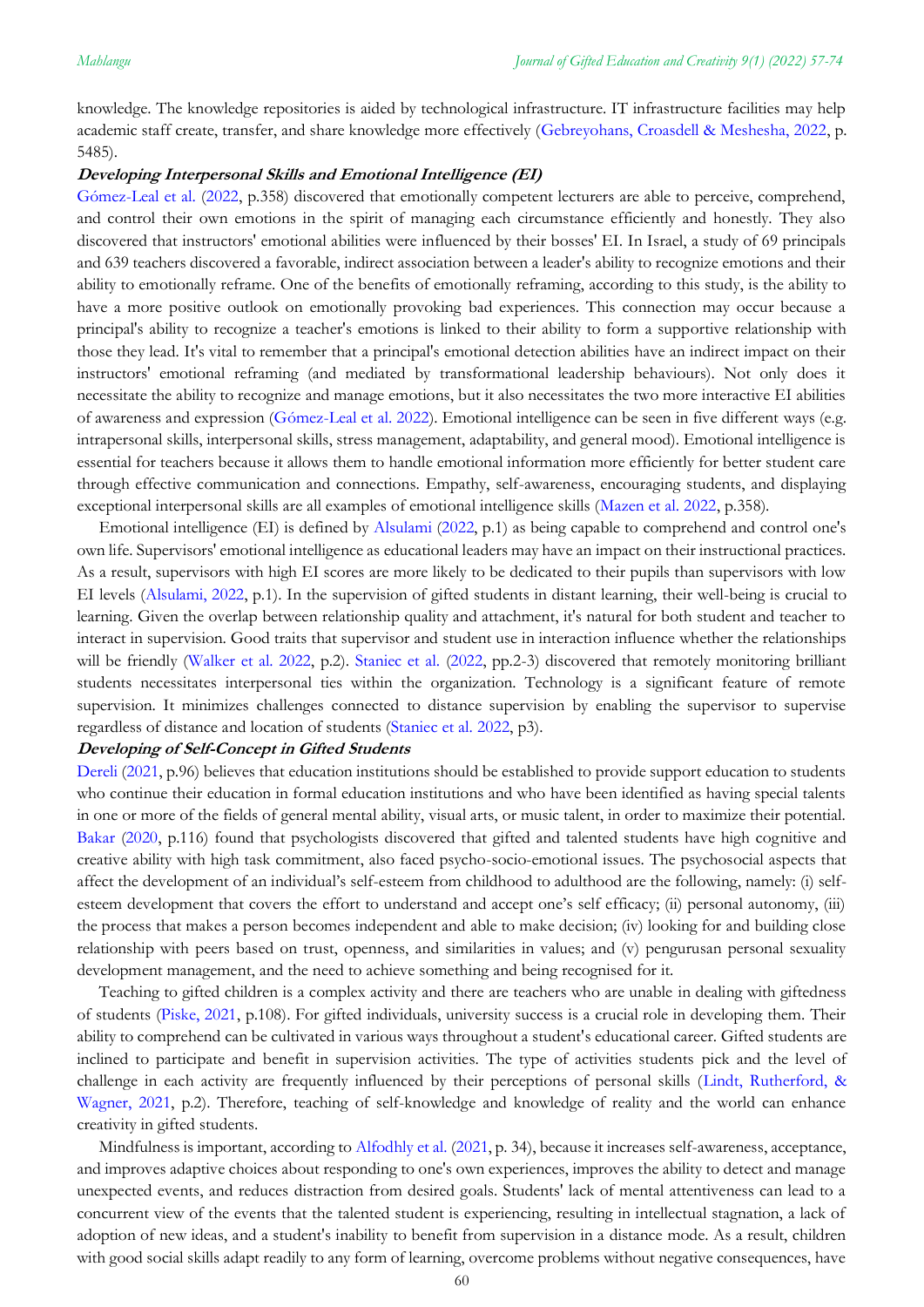a high sense of self-worth, and are able to easily reach and fulfill their goals. Without prolonged attention, gifted children cannot solve issues or build new paradigms, according to [Shaughnessy](#page-15-0) [\(2021,](#page-15-0) p.90). Creative students are thinking about what they've learned in the past, what they've been exposed to in terms of education and models, and what they see as the finished product in all of its grandeur. The concept of resilience can be linked to talented pupils' capacity to cope with crisis situations. When a difficulty with supervision emerges, reactions such as giving up after becoming weary or altering relationships with the environment are linked to the concept of resilience. As a result, the concept of resilience is crucial in how postgraduate students respond to stressors in distant mode supervision ([Yılmaz,](#page-15-0)  [& Yalçın, 2021](#page-15-0), p.121).

#### **Developing of Critical Thinking**

Many qualities such as innovativeness, critical thinking, and problem solving, according to Ağağ[olu and Demir](#page-15-0) [\(2020,](#page-15-0) pp.106-108), have become necessary for an individual's ability to use the rapidly changing technological tools of the twenty-first century, to adapt to these technological environments, and to reach Bloom's taxonomy of individual progress's final step (self-realization). They also argue that while some of these abilities have been used by individuals for a long time, others are regarded vital to obtain through technological advancements. Information literacy and technological literacy are two of these skills. Individuals' freedom of expression and the ability to learn independently by conducting the necessary research (meta-learning), according to them (Ağağ[olu and Demir,](#page-15-0) 2020, pp.108), have become some of the most important goals of this period. In the technological era, it is also vital to establish the necessary technological infrastructure in educational environments so that students may access information swiftly and safely. They also recommend that in these targeted classroom contexts, a variety of mobile devices and books be available to enable the essential research for students' meta-learning. At this point, teachers in the classroom should act as guides for the students, assisting them in making proper and effective use of the available technology and materials.

A well-developed vocabulary, according t[o Shaughnessy](#page-15-0) [\(2021,](#page-15-0) p.90), must indicate a considerable quantity of word knowledge, descriptive ability, both expressive and receptive language skills, as well as written expressive skills. Individuals who perform well on this subtest appear to have a broad understanding and knowledge of the world. Creative students must be able to assimilate what they have learned in the past, what they may have been exposed toin terms of education and models-and, finally, what they envision as the end product-in all of its grandeur.

Critical thinking skills (CTS) are vital in supervision of students at a distance, according to [Chusni, Saputro,](#page-15-0)  [Suranto, and Rahardjo](#page-15-0) [\(2022,](#page-15-0) p. 928) Gifted students and supervisors with a high CTS are better at breaking down buildings into its constituent parts, are more engaged and inventive in problem solving, and are fascinated by the phenomena. CTS has an impact on pupils' conceptual system construction. CTS learning is beneficial in many ways, including assisting students in establishing their comprehension and exercising problem-solving abilities. The discovery-based learning method of supervision has been shown to be successful in strengthening students' critical thinking skills [\(Chusni, Saputro,](#page-15-0) Suranto & Rahardjo, 2022, p929). Technology is widely recognized as a crucial component of education, allowing students to have access to higher-order competences known as 21st-century skills. Technology-enabled learning settings are innovative and student-centered. The use of ICT tools to supervise learning experiences makes them more engaging and allows for student-driven learning, interactivity and collaboration, personalisation, and flexibility [\(Veluvali & Surisetti, 2022,](#page-15-0) p.109).

The supervising position is critical in assisting gifted pupils in learning. The mentoring abilities of university supervisors have a significant impact on postgraduate student training. Mentoring qualities such as coaching students, serving as an exemplary role are important drivers in gifted students' success. The supervisor's capacity to guide, gifted student is critical. As a result, supervisors should have characteristics to improving students' objective evaluation of their work which requires assistance (e.g. telephonically, e-mail). As a result, the supervisor's research experience determines the quality of supervision [\(Hadi & Muhammad, 2019,](#page-15-0) pp. 60-61). Long-term harassment of gifted students, such as student mockery, threats, purposely withholding needed information, and quiet treatment during remote supervision, can all be signs of abusive supervision. Abusive supervision is a cause of continuous hindrance stress for abused pupils, which can quickly lead to a variety of undesirable results [\(Peltokorpi & Ramaswami, 2019,](#page-15-0) p. 2). Gifted students may face difficulties that make it difficult for them to complete their courses in the time allotted [\(Cekiso,](#page-15-0)  [Tshotsho, Masha & Saziwa, 2019,](#page-15-0) p. 13). Individuals can assess and select from a variety of coping tactics, including attempting to change the situation, accepting it, or ignoring it. Finally, the student's choice of coping method while dealing with an abusive supervisor should be based on his or her feelings of personal control over the stressful situation [\(Peltokorpi, 2019,](#page-15-0) p. 255).

**Problem of Study**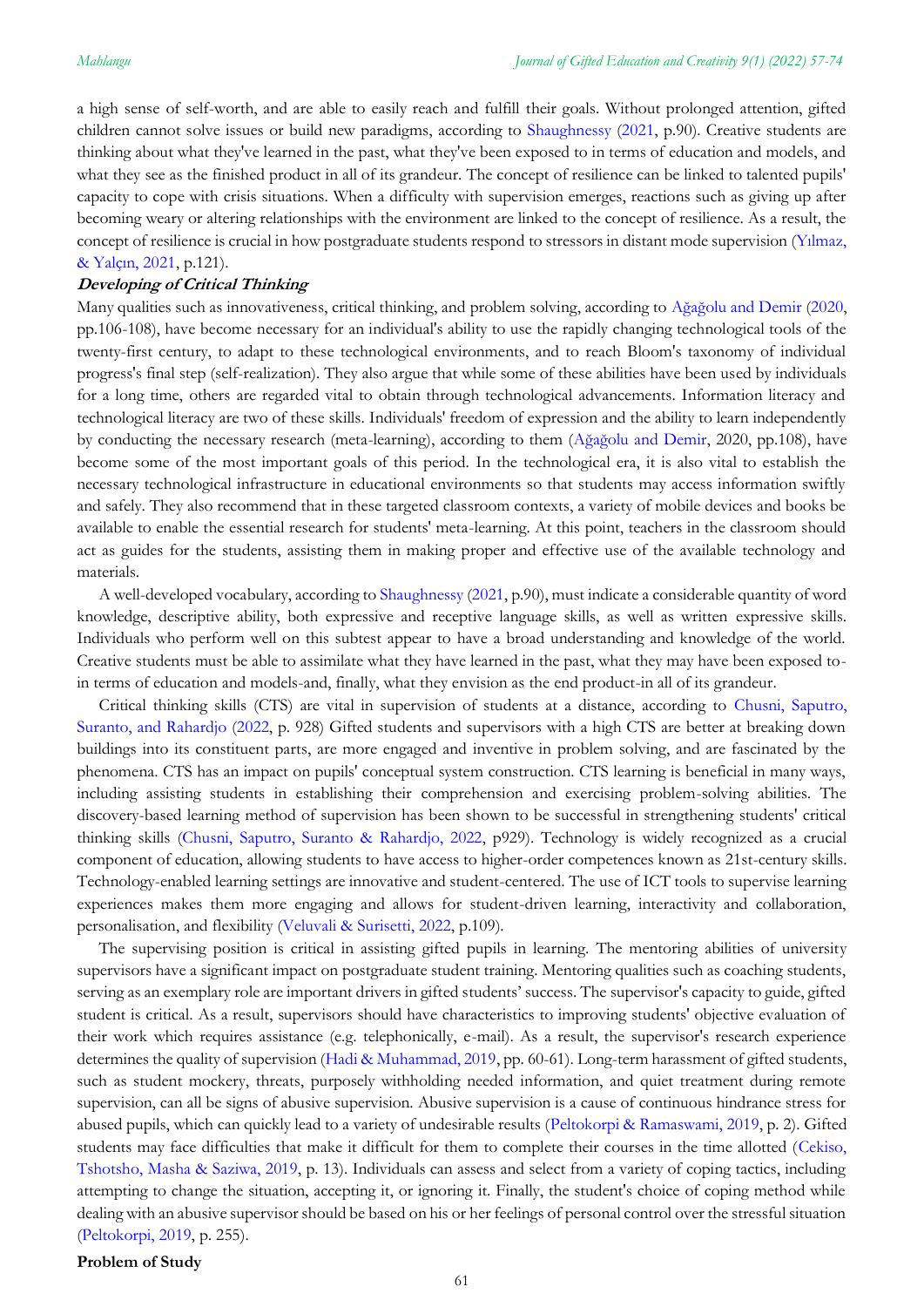It is very important to support gifted children at the university level. It is necessary to examine how e-mentoring and e-tutoring practices, which have increased in importance especially during the pandemic period, are at the university level. In this research, it is aimed to examine the e-supervision opportunities offered by the University of South Africa for university students. Accordingly,

 $\triangleright$  What are the e-supervision opportunities offered by the University of South Africa for outstanding university students?

### **Method**

### **Research Model**

Case study, a South African university is a case, facilities for gifted university students. Document analysis techniques. And interpretive analysis for this case. The facilities are not enough, hence the use of e-learning tools is the answer to the challenges experienced at the university. The extensive use of technology must be accelerated and extended.

#### **Documents**

University entering data, web site, university regulations for high ability students.

## **Results and Discussion**

## **Facilities for the Gifted at University Level at University of South Africa**

University of South Africa was founded in 1873 as the University of the Cape of Good Hope, the institution became the first public university in the world to teach exclusively by means of distance education in 1946. Throughout the years, Unisa was perhaps the only university in South Africa to have provided all people with access to education, irrespective of race, colour or creed [\(https://www.mastersportal.com/universities/10784/university-of-south](https://www.mastersportal.com/universities/10784/university-of-south-africa.html)[africa.html\)](https://www.mastersportal.com/universities/10784/university-of-south-africa.html). Each e-tutor is allocated a group of 200 students of the total of the students that are registered each year and communication is with those students allocated to the e-tutor. Students are able to pose questions to the lecturers and vice versa, discuss the content of the module and also interact with the other students in that e-tutor group. Sites are monitored by ASCs and lecturers. Discussion forum tool of group site are done by the lecturer by initiating content related discussions with group of students. All E-tutors and student interactions are done on the module site.

*UNISA's Online Accelerated Postgraduate Support Programme* is a ground-breaking initiative offering anytime, anywhere access to world-class research skills support to postgraduate student. It is facilitated by the university's College of Graduate Studies (CGS), this Department of Higher Education and Training (DHET)-supported project is a significant contributor in supporting students. Students are encouraged to pursue ground-breaking, high-impact research in their subjects, with a focus on decolonization, Africanisation, and the commercialization of their knowledge as a means of boosting entrepreneurship. This program is groundbreaking because it is entirely online and provides a mix of synchronous and asynchronous opportunities for nearly 60 000 students to receive training in all aspects of research, from the development of their proposal to the completion of their dissertation or thesis, as well as skills in applying for study support grants and "Writing for Publication." More crucially, the curriculum is offered in the evenings to allow many of Unisa's students who are otherwise occupied during the day to benefit from live instruction in the evenings. Students get access to lecture replays 24 hours a day, 7 days a week, "anytime, anywhere," and a dedicated YouTube channel where they may share their work with their classmates. This Department of Higher Education and Training (DHET)-supported project, which is managed by the institution's College of Graduate Studies (CGS), is yet another noteworthy contribution by the university [\(online accelerated program\)](After%20the%20pandemic,%20giftedness,%20talent%20training%20and%20creativity%20have%20become%20the%20priority%20of%20educational%20institutions.).

#### **What is the e-tutor's Role in Guiding Students?**

The E-tutor must address the specific questions from students pertaining to the assignments. In doing this the Etutor can refer the students to specific sections or activities in the Study Guide/text book, refer to a specific activity that was discussed on the tutorial discussion forums or explain to the student what the question requires. Students are encouraged to submit their assignments online via *myUnisa* as pdf documents. This will ensure that a student has proof of submission in case of later issues and disputes. Also, module lecturers encourage students to submit their assignments before the due dates to avoid administrative errors and other delays. The role of the E-tutor is not to provide the assignment answers to students. The E-tutor guide the students through the study material, help them to understand it sufficiently in order for them to study and assess themselves independently. This will assist the students to obtain good results for the assignments and a high year mark.

### **What is the E-tutor's Role After the Assignment has been Marked?**

[Dinçer](#page-15-0) [\(2019,](#page-15-0) p.168) found that education of gifted children is becoming more and more important in today's world. Gifted students can benefit from their own teachers or other teachers in the school in the Resource Rooms, with the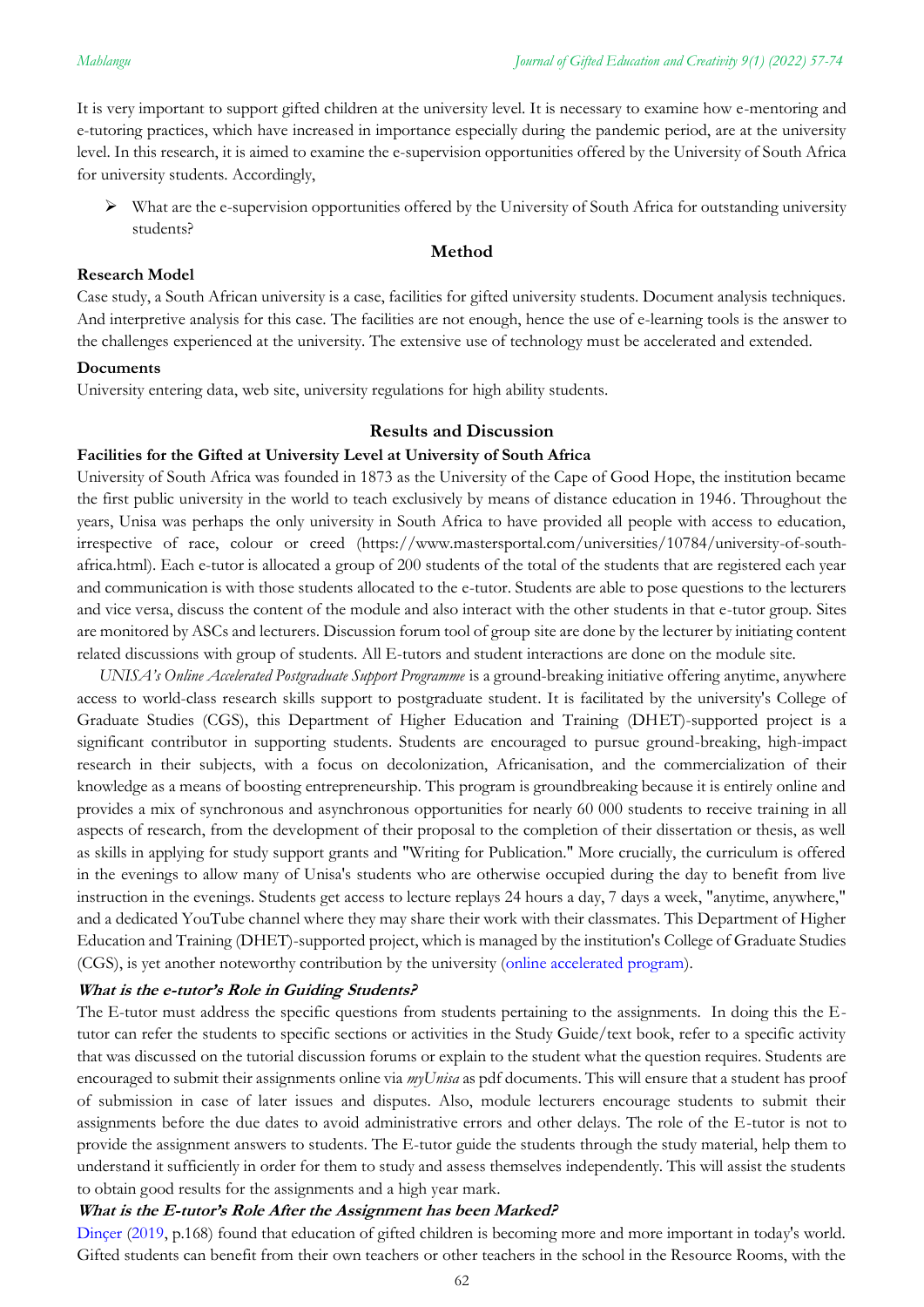help of their peers, in addition to their class-level courses. [Dinçer](#page-15-0) [\(2019,](#page-15-0) p.168) took the advice of [Tortop](#page-15-0) [\(2013\)](#page-15-0) that teachers working with these children should be equipped in every sense. In the education of gifted students, it is very important to make early detection and diagnosis of their interests and abilities, but also to provide right mentoring by experts in their field. At the University of South Africa students receive the results for each assignment after the due date. The feedback on the assignments is made available to students on the module site on *myUnisa* after the due date. The feedback is most likely posted under the Additional Resources tool. E-tutors can discuss the assignment answers with students in order to clarify how the answers came about. Students are asked to address queries relating to assignments (i.e. marking, late/missing assignments, unmarked assignments, erroneous marks, etc.) to the module lecturers and/or the Assignment Section.

## **The Online Environment at the University of South Africa**

A rich supply of materials and learning opportunities that overcome spatial-temporal limitations, considered to be the advantages of the online learning system, could match the characteristics of gifted students, which can be particularly suitable for gifted education. Most of the gifted students in a study done by [Aboud](#page-15-0) [\(2021,](#page-15-0) pp. 11-15) in Saudi Arabia found to have a positive perception of online learning. Most of them assume that participating styles of learning can be valued higher, indicating that they are able to learn, enjoy sharing with others what they learn, and make continuous efforts to meet the expectations of their teachers.



### **Photo 1**

*University of South Africa Campus (https://unisa.figshare.com/)*



### **Photo 2**

## *MyUnisa Module Online Environment [\(MtUnisa, 2022\)](After%20the%20pandemic,%20giftedness,%20talent%20training%20and%20creativity%20have%20become%20the%20priority%20of%20educational%20institutions.)*

At the University of South Africa, e-tutors and lecturers are required to familiarise themselves with the group site on myUnisa and be able to explain to the students exactly how the site operates, i.e. how the different tools cover the information. Lecturers are the people responsible for editing the welcoming message (as students open the group site) before they start accessing the other tools. The Discussion Forum tool on the group site is the main platform where the e-tutor can interact with other group of students. E-tutors are expected to post content related to discussions, be innovative in their teaching so that students can respond and participate in their group site. E-tutors are informed to take note that their tutoring may not fall in with the students' schedule (as provided for under the Learning Units tool). The timetable shows the number of weeks and the study units that the students should study for a semester; it is therefore a reflection of what the Learning Units tool aims to do. In addition, it feeds into e-tutor tutoring sessions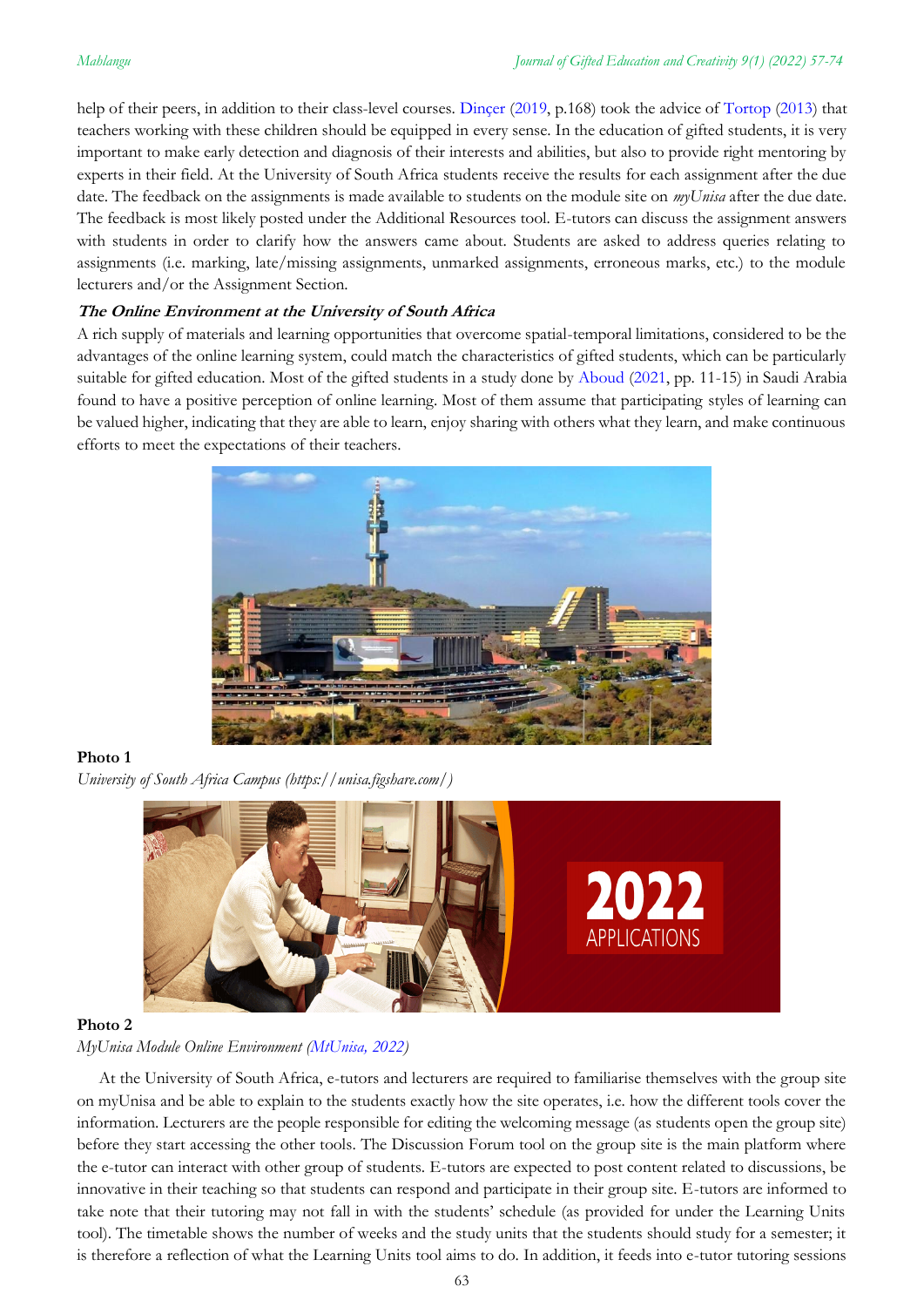and explains what they should be doing in each week. Although the timetable makes provision for the specific time period, e-tutors are advised to keep in mind that content related to tutoring will probably only be possible once all etutors and students are linked to *myUnisa*. The Learning Units tool is only the guideline indicating when the students should study which study units – the actual study units are provided for in their study guides. The beginning of each study unit lists the learning outcomes for that particular study unit. E-tutors must constantly bear these outcomes in mind when dealing with a topic. The object of the course is to ensure that a student has mastered a particular learning outcome. A useful method of assessing the achievement of assessment criteria, is by motivating students to actively complete the Activities in the Study Guide. Students are required to compare their own attempt at completing an Activity against the Feedback provided directly after the Activity. These Activities may also be used for useful discussions between the students and yourself as the e-tutor. Once a student has successfully completed the Activities, he/she is most likely to have mastered the learning outcomes and is therefore ready to proceed to the next topic. The university is a distance e-learning institution and it does not have summer camps.

## **What were the Good Practices to Achieve the Pass Rates?**

*Strategy:* E-tutoring; individual student attention; student support through telephone, e-mail; and students visiting lecturers in their offices. The Educator as Leader, Manager and Administrator [EDLHODM] is a module abbreviated on the system as EDLHODM.



| Module name: The Educator as Leader, Manager and | Year 2018 | Pass percentage |
|--------------------------------------------------|-----------|-----------------|
| Administrator [EDLHODM]                          |           |                 |
| Registered                                       | 1847      |                 |
| Passed                                           | 1356      | 73.4            |

## **Figure 1**

*2018 EDLHODM Student Performance*

**Strategy:** E-tutoring; individual student attention; student support through telephone, e-mail; and students visiting lecturers in their offices was used as strategies in improving student performance. 1847 students were registered for the module in 2018 and those who passed were 1356 which was pass rate of 73.4%. Students that are unsuccessful are given a second opportunity known as FI Concession where those students who achieved a minimum of 40% are given a second opportunity to write the exam.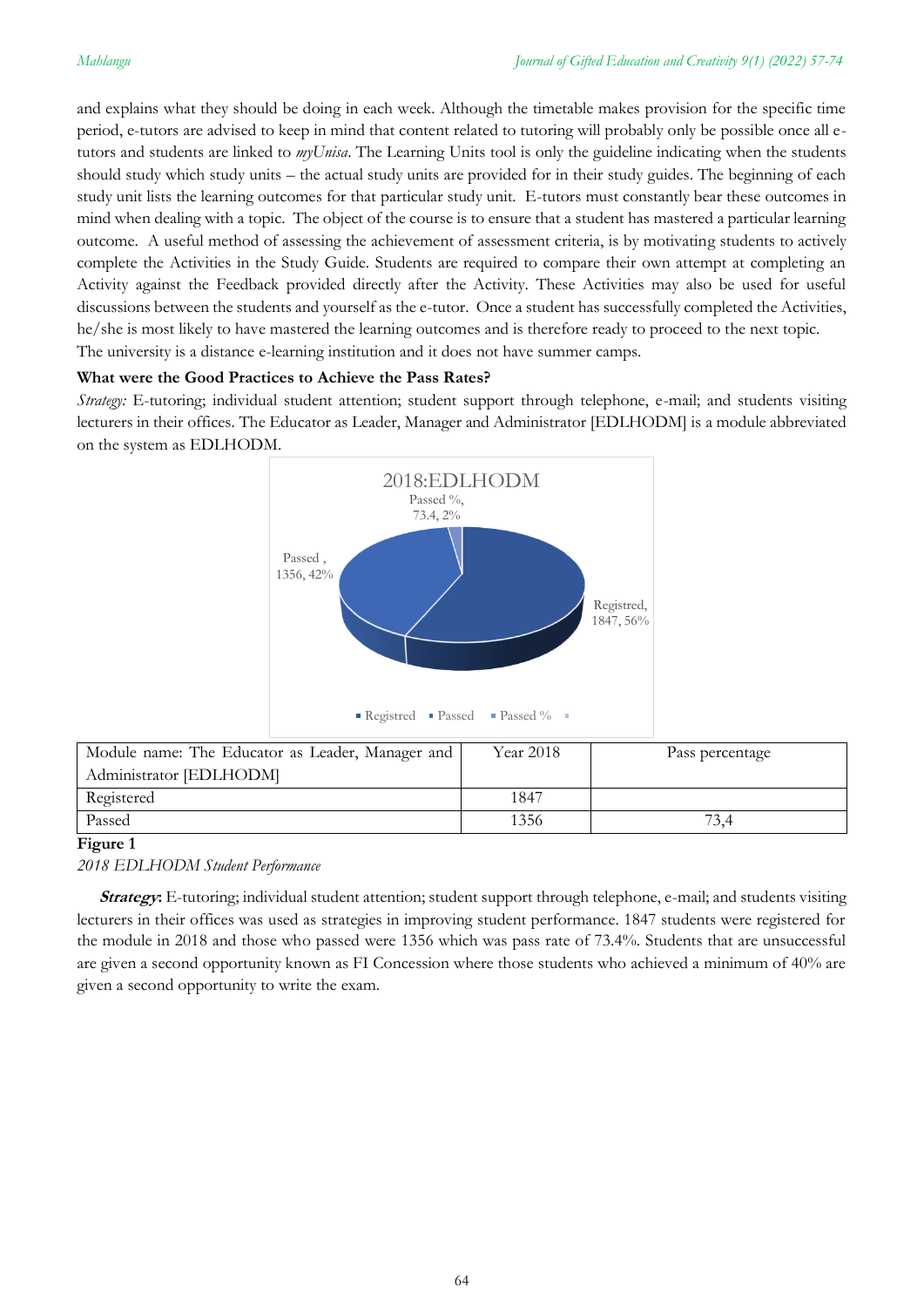

| Module name: The Educator as Leader, Manager and | Year 2019 | Pass percentage |
|--------------------------------------------------|-----------|-----------------|
| Administrator [EDLHODM]                          |           |                 |
| registered                                       | 6746      |                 |
| passed                                           | 6611      |                 |

## **Figure 2**

## *2019 EDLHODM Student Performance*

*Strategy***:** E-tutoring; individual student attention; student support through telephone, e-mail; and students visiting lecturers in their offices was used as strategies in improving student performance. In 2019 6746 students registered for the module and 6611 of the same students passed the examination and this was a pass rate of 97.8%. Students that are unsuccessful are given a second opportunity known as FI Concession where those students who achieved a minimum of 40% are given a second opportunity to write the exam.



| Module name: Classroom Management [ECMG3701] | Year 2020 | Pass percentage |
|----------------------------------------------|-----------|-----------------|
| Registered                                   |           | 100             |
| Passed                                       |           | 100             |

## **Figure 3**

## *2020 CMG3701 Student Performance*

In 2020 there was a re-curriculation and the EDLHODM module was facing out and the Classroom module [CMG3701) was introduced. The first registration of the module took place in 2020 and the intake was 112 students. In the first examination 112 students wrote and they all passed the module. The strategy used was the e-tutoring of the students by e-tutors who helped the students in their activities. The e-tutors provided quarterly reports on how they assisted the students in working through the module. The pass rate was 100% of the registered students.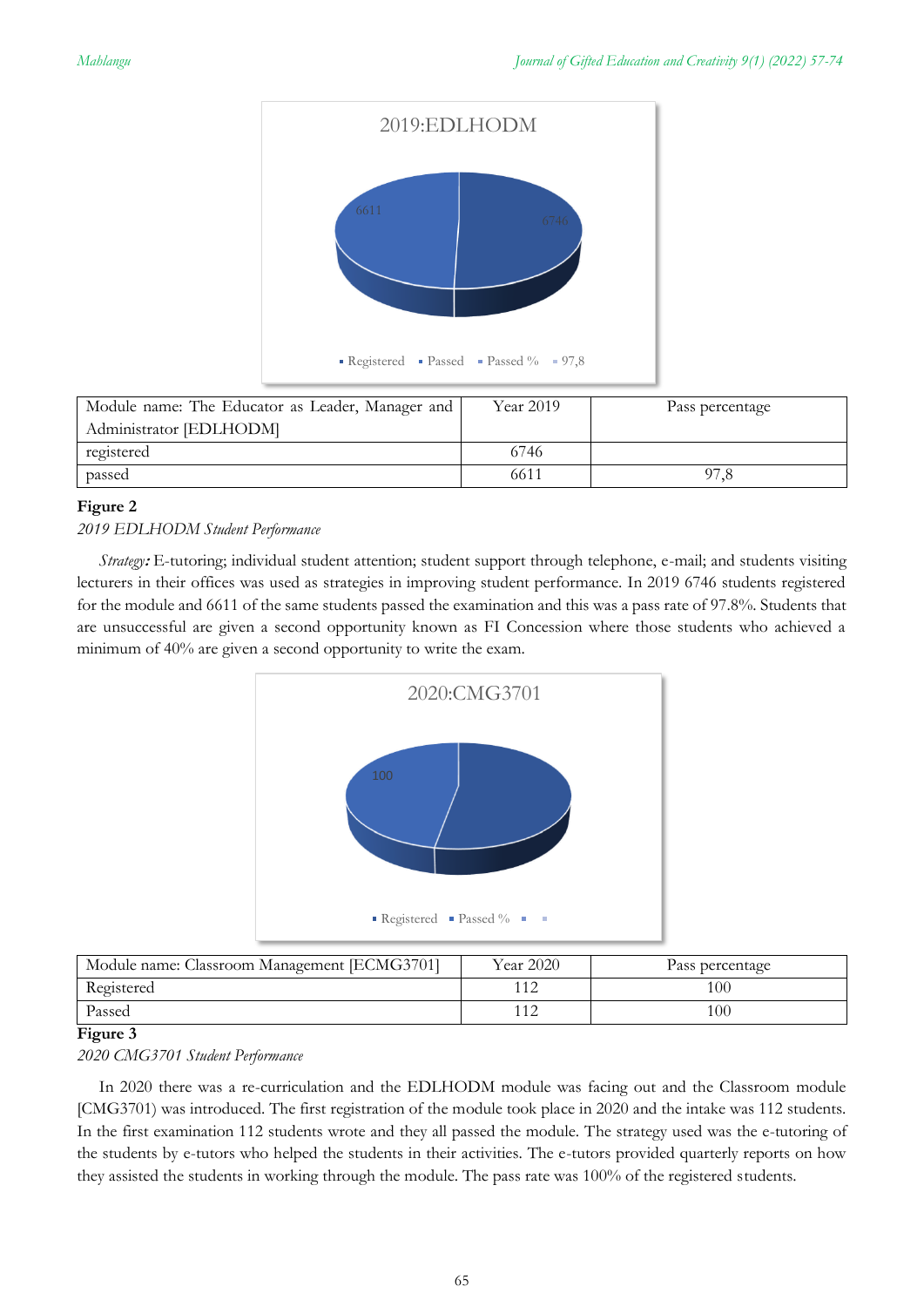

## **Figure 4**

#### *Enrolment at University of Pretoria/Faculty of Education 2018-2020*

At the university of Pretoria, the intake of students in the Faculty of Education in 2018-2020 were as follows: In 2018 the enrolment was 8404 students; in 2019 there were 8229 student enrolment and in 20202 there were 8435 students. In 2020 there was an increase by 206 students from the previous year (2019)[\(https://www.up.ac.za/department-of-institutional-planning/article/2834454/core-students-statistics\)](https://www.up.ac.za/department-of-institutional-planning/article/2834454/core-students-statistics).

A subminimum of 40% is required for the year and/or semester mark for admission to the examination in each module. A student who obtains a final mark of  $40 - 49\%$  in a module qualifies for a supplementary examination. If a pass mark has been obtained in a module, but the required sub-minimum of 40% has not been obtained in the examination, the student will have to write a supplementary examination. A final mark of at least 50% is required to pass a module. Students who are unable to write an examination due to illness qualify for Aegrotat. Aegrotat is a medical certificate testifying that a student is unable to attend lectures or examinations because of illness. This is a special arrangement made to help students to write the examination or test to continue with their studies. Students, who do not write their examinations on the scheduled day, may apply for an aegrotat/extraordinary examination at the Student Administration Offices. Lecturers are not allowed to grant any permission for this category of examination. It is the responsibility of the student to ascertain whether his/her request has been successful. If permission has been granted, the student must write the aegrotat/extraordinary examination during the supplementary examination. Such a student will not qualify for a further supplementary examination [\(https://www.up.ac.za/faculty](https://www.up.ac.za/faculty-of-education/yearbooks/2018/pdf/faculty/EDU)[of-education/yearbooks/2018/pdf/faculty/EDU\)](https://www.up.ac.za/faculty-of-education/yearbooks/2018/pdf/faculty/EDU). The meaning of AEGROTAT is a medical certificate testifying that a student is unable to attend lectures or examinations as a result of illness.

#### **UNISA's Preferred Fields for e-Learning by Gifted University Students**

At the University of South Africa, innovation and excellence describe the activities, attitudes, and culture necessary to develop new ideas, processes, systems, structures, or artefacts that, when applied, result in a long-term, highperforming institution. They are the core principles that we utilize as change agents to create a difference in how we operate with available resources to achieve specified goals despite contextual and policy constraints. Instead than simply identifying problems, everyone must adopt a problem-solving mindset that stimulates intellectual innovation and new solutions. Student-centered responsiveness: In order to achieve academic access and success in an Open Distance e-Learning context, we must recognize, cultivate, and promote the interests and perspectives of students, particularly their lived experiences and prior learning. (https://www.unisa.ac.za/sites/corporate/default/About/Who-we-are/Our-strategy).

Identifying the ways exceptional students think and learn might help lecturers improve their students' abilities: If you want to help gifted student in your classroom or online, you should strive to understand how they think and learn about the various challenges they confront. Understanding that talented individuals have unique demands, requirements, and behavioral patterns would assist lecturers in meeting those needs and providing better support in the classroom. Students must be given assignments that are graded on a scale of one to ten. Assignments with different levels of difficulty can assist instructors in meeting the needs of all students. To create the middle tier, lecturers should establish a basic standard aim and create an assignment based on that standard. After the middle tier is completed, lecturers can add support for at-risk youngsters and challenge for gifted students to create the other tiers. Lecturers should have a library with a variety of levels in their classroom. They should ensure that their classroom library contains a diverse selection of texts to complement gifted children' reading abilities and interests. They can also encourage students to bring reading materials from home, as long as the items challenge them to learn new words and improve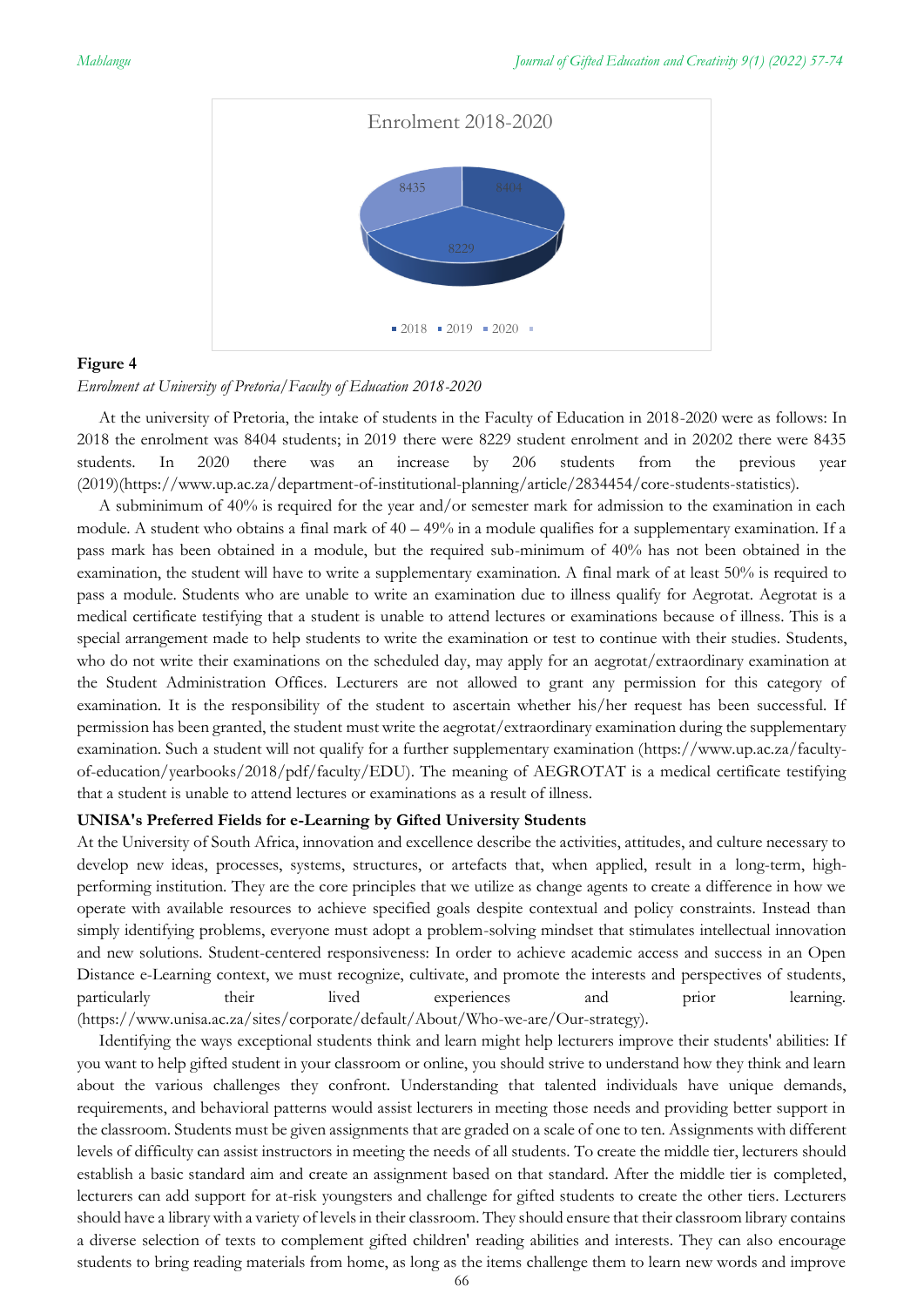their reading skills. Lecturers should be able to draw on the talents and interests of their pupils. When gifted students finish projects ahead of their peers, they are frequently requested to undertake busy labor. Rather than following such method, consider harnessing talented students' talents and interests to further investigate a skill. Students could, for example, write or draw something linked to the assignment/skill, or they could play out issue or project solutions.

Lecturers should also look into practical applications for assisting gifted students: Math algorithms, science principles, and grammatical norms are all readily grasped by gifted students. Lecturers can motivate students to apply what they've learned in the classroom to real-world situations.



#### **Photo 3**

*CMG3701 Module- Study Guide Cover Page* 

For example, they can investigate how area and perimeter influence an architect's design or how scientists utilize animal taxonomy to comprehend animal life and function [\(https://www.kaplanco.com/ii/gifted-students\)](https://www.kaplanco.com/ii/gifted-students). A Module site is used by the University of South Africa to communicate with students via virtual e-mentoring. This site also contains links to other useful resources, such as: Announcements: Important notifications are made here by the lecturers from time to time for the attention of the students and tutors. Official Study Guides: In electronic format, all of the study materials for both semesters/years are available here. For both semesters  $(1 \& 2)$  of the year, this includes the Study Guide and tutorial letter 101. Exam papers from the past can also be found here. FAQ's: The lecturers have given the solutions to these commonly asked questions here. It contains questions on exam preparation, how assignments will be graded, and how the year grade will be determined. The FAQ tool contains answers to the majority of administrative questions that students commonly ask. Units of Study This program gives students a calendar of when they should study which study units, when they should prepare for assignments, when their tutors should provide feedback on their work, and when they should begin studying for tests. This application is useful for tutors because it tells them when they should help students with particular study units. As a result, it is critical that the tutors become acquainted with this instrument.

In the context of higher education, there are various supervision hindrance elements that influence the supervision of gifted students in an open distance e-learning setting. Gifted students' social and emotional qualities may differ from their non-gifted counterparts, according to [Durak, Demirhan, and Citil](#page-15-0) [\(2022,](#page-15-0) p5). Gifted students, according to many researchers in the field, have a stronger personality structure and experience fewer psychiatric issues than their classmates. Gifted students like having as much fun as they enjoy learning. Gifted students can choose to channel their energies into outside activities or into computer gaming. As a result, brilliant students can form positive relationships with older children or adults. Another issue is that the brilliant student is often excluded, rejected, mocked, or put under pressure by his or her peers. When all of these characteristics and circumstances are considered together, it is a viable option for gifted students to meet friends and play games online. As a result, technology, the Internet, and computer games play an essential role in gifted children' schooling and daily life. According to [Jaenem](#page-15-0)  [and Zulkifli](#page-15-0) [\(2022,](#page-15-0) p.191), learning supervision is frequently, if not always, viewed as an unpleasant principal program, even frightening for teachers. The teacher's perception of learning monitoring is that the instructor's deficiencies or flaws in carrying out learning will be exposed, and he will be labeled an unprofessional teacher. Gifted student supervision can help them realize their creative potential and improve their academic achievement. However, several constraints, particularly in online learning, often prohibit them from fully developing their different potentials. The primary goal of supervision is to improve the learning environment. As a result, continual monitoring and a purposeful and methodical program to assist gifted pupils in learning are required. In order to achieve a high-quality online learning process, gifted pupils must be closely supervised. Of course, this might be realized if professors perform well in supervision, as this will assist them in carrying out online supervision [\(Jaenem & Zulkifli, 2022,](#page-15-0) p.192).

Some of the factors that affect the gifted students are their job responsibilities; marital conflict; school responsibilities; lack of supervision from dissertation team; not receiving approval letters from organizations or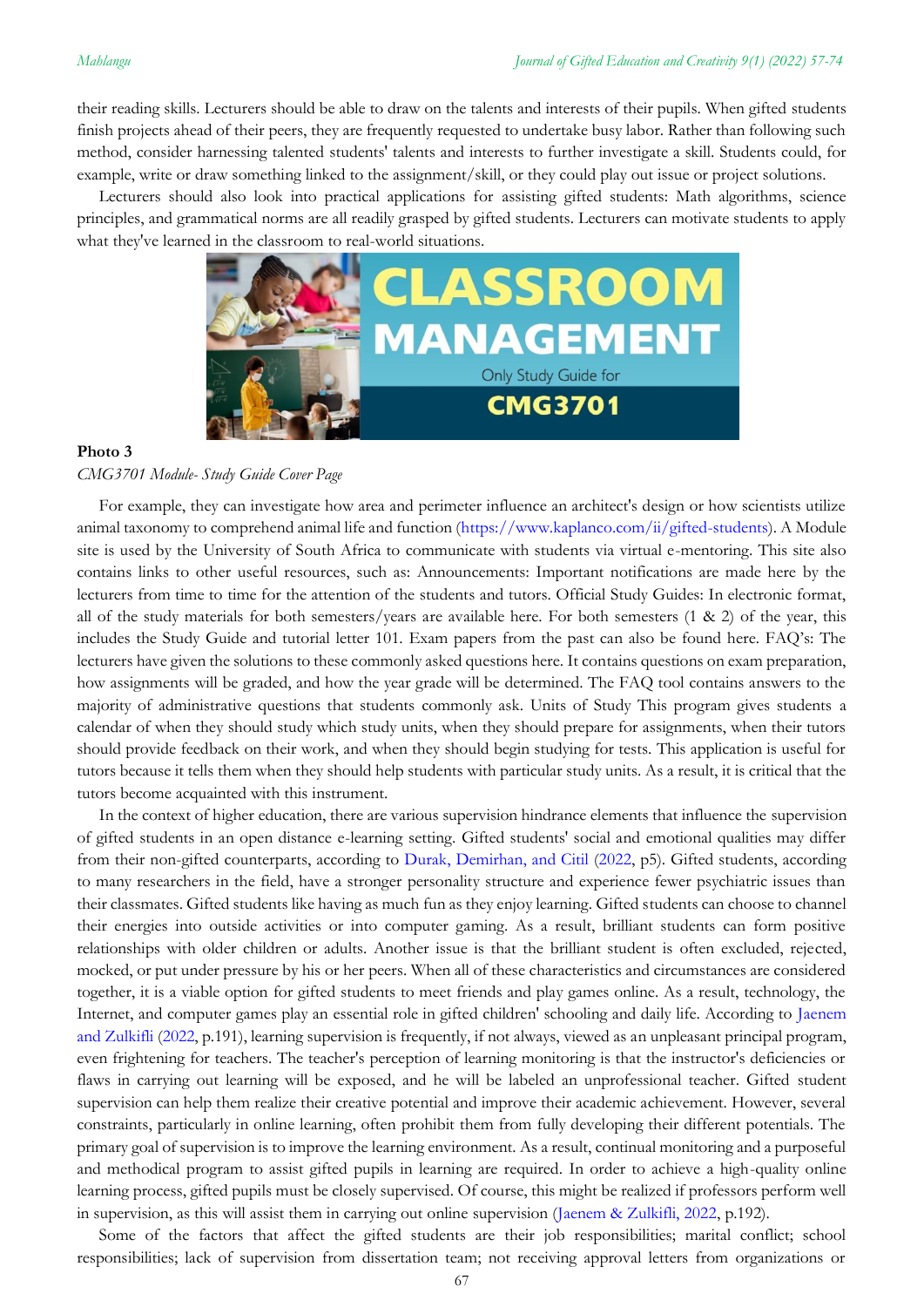participants; inability to employ quantitative or qualitative instruments due to a lack of permission; dissatisfaction with dissertation team; and changing living arrangements [\(Urhuogo-Idierukevbe, Addo, and Anderson, 2019,](#page-15-0) p. 25). Furthermore, the distant student may struggle to overcome tendencies such as overcommitting, procrastination, and perfectionism. Throughout the dissertation/thesis process, the student must be proactive. Many students may not be able to formulate and follow a work schedule due to competing demands on their time, which can have an impact on the quality of work performed [\(Urhuogo-Idierukevbe, Ibid, 2019,](#page-15-0) p. 25). Changes in the approach to the learning process require lecturers to make use of learning strategies from face-to-face learning in class to distance learning that is carried out online.

Universities exist to identify and develop the potential of students. To identify talent in the classroom, teachers must influence students' thinking and provide learning opportunities. The development of giftedness in children must be founded on an ecological system, with a special focus on how students interact with educational systems [\(Frazier-](#page-15-0)[Goatley, Adelson, & Snyder, 2022,](#page-15-0) p.116). Giftedness differs by country, according to [Mofield & Mofield,](#page-15-0) because some teachers emphasize on high performance while others focus on successes in each discipline [\(2022,](#page-15-0) pp. 80-81). Bright and gifted children outperform classmates of similar age, experience, and environment in a variety of areas. They will need to alter their educational experiences in order to learn and achieve their full potential. Talented students come from all walks of life, representing all racial, ethnic, and cultural groups, as well as all socioeconomic levels. In order to reach their full potential, they must have easy access to relevant learning opportunities. They may also struggle with learning and processing, necessitating particular care and accommodations. As a result, students require guidance and supervision in order to develop socially, emotionally, and academically. The talent development paradigm has gained traction in the field of gifted education as a model for developing the strengths and talents of gifted students and students with high potential, including those who are not formally identified as intellectually gifted but exhibit propensities and high performance in a variety of domains [\(Mofield & Mofield, 2022,](#page-15-0) p.81). The first step in creating talent is to evaluate the current situation of Generation Z students at each university, including their personalities and educational backgrounds, as well as any existing talent training concerns related to student skills. The second stage should be to establish training objectives for institutions in order to develop their transdisciplinary and big data thinking abilities. In the third phase, universities should build a new talent development model for their students, which includes encouraging classroom innovation, multidisciplinary education, personality development, and industry-education integration [\(Mo, 2022,](#page-15-0) p.4). [Spies, Schauer, and Bind](#page-15-0)el discovered noncognitive personality traits (achievement motivation, striving for cognition, self-concept, and so on), giftedness factors (intelligence, creativity, psychomotor skills, and so on), and environmental characteristics (parents' educational level, number of siblings, and so on) [\(2022,](#page-15-0) p2).



## **Figure 5** *Regional Centres of UNISA* (Source: [https://www.slideteam.net/catalog/product/gallery/id/53161/image/355429/\)](https://www.slideteam.net/catalog/product/gallery/id/53161/image/355429/))

Students who study via distance learning do it on their own time and in their own location, but this does not mean they are alone. UNISA provides a variety of facilities and services to satisfy the needs of its varied student body. Lecturers, e-tutors, counsellors, and the UNISA Library, as well as the other service providers they encounter along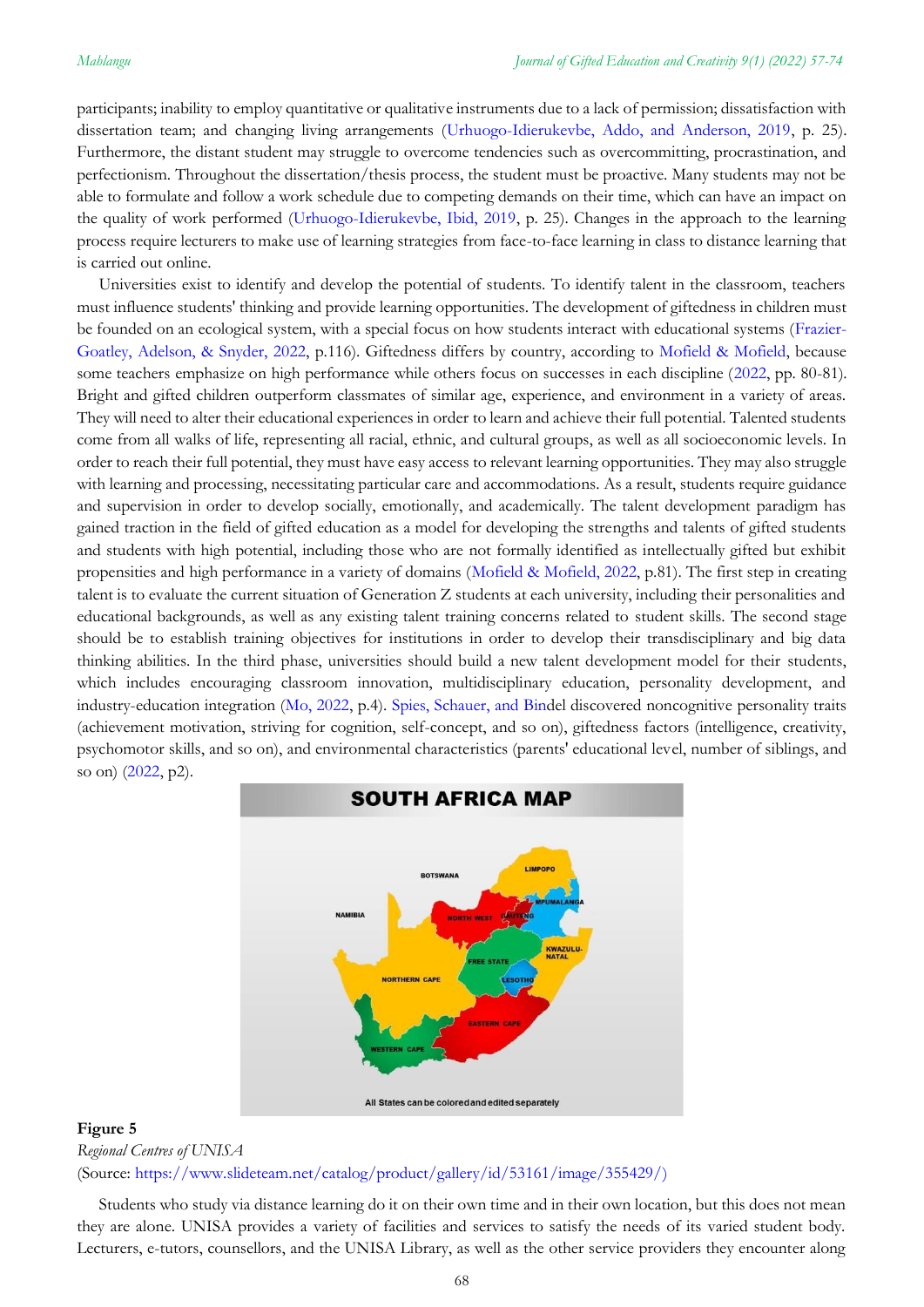the way, all help students achieve their goals. The institution maintains the following regional centers to help students develop their abilities: Eastern Cape, Gauteng, KwaZulu-Natal, North Eastern, Midlands (KwaZulu-Natal), and Western Cape, as well as Ethiopia (https://www.unisa.ac.za/sites/corporate/default/Contact-us/Regional-Centres). All the regional service centres provide many key services to students including counselling, library assistance, tutorials, student administration and technology support.

In the regional centres students get the following information to boost their giftedness, namely:

- ➢ Advice services
- ➢ Meet other students for information sharing purposes
- ➢ Make use of Unisa services
- ➢ Have conversations with counsellors
- ➢ Use of Academic Literacies Services; and the
- $\triangleright$  Use of a computer (\* there are a limited number of computers available at the regional centres) [\(https://www.unisa.ac.za/sites/corporate/default/Contact-us/Regional-Centres\)](https://www.unisa.ac.za/sites/corporate/default/Contact-us/Regional-Centres)



### **Figure 6**

*[Ethiopia Regional Learning Centre-](https://www.unisa.ac.za/sites/corporate/default/Colleges/College-of-Graduate-Studies/About/Ethiopia-Centre-for-Graduate-Studies) UNISA (Note: This is another regional centre of UNISA in the African continent)*

## **UNISA Entrepreneurship Hub for Gifted University Students**



### **Photo 4**

*Online Virtual Learning at UNISA Entrepreneurhip Hub [\(UNISA, 2022\)](https://www.unisa.ac.za/sites/corporate/default/Colleges/Education/Schools,-departments,-centres-&-instututes/School-of-Educational-Studies/Department-of-Adult-Basic-Education)*



### **Photo 5**

*Online e-learning and Creative Centre [\(UNISA, 2022\)](https://www.linkedin.com/school/unisa/)*

At UNISA, there is a unit called 'Talent Management' which is about analysing, developing and effectively utilising talent to meet institutional needs on an ongoing basis. This involves comparing current talent in a department to the strategic needs of the organisation (https://web.facebook.com/Unisa-Talent-Management-1792882554282688/). The Unisa Talent Management Unit wants to engage and share best practices in the talent management field with Internal and external stakeholders.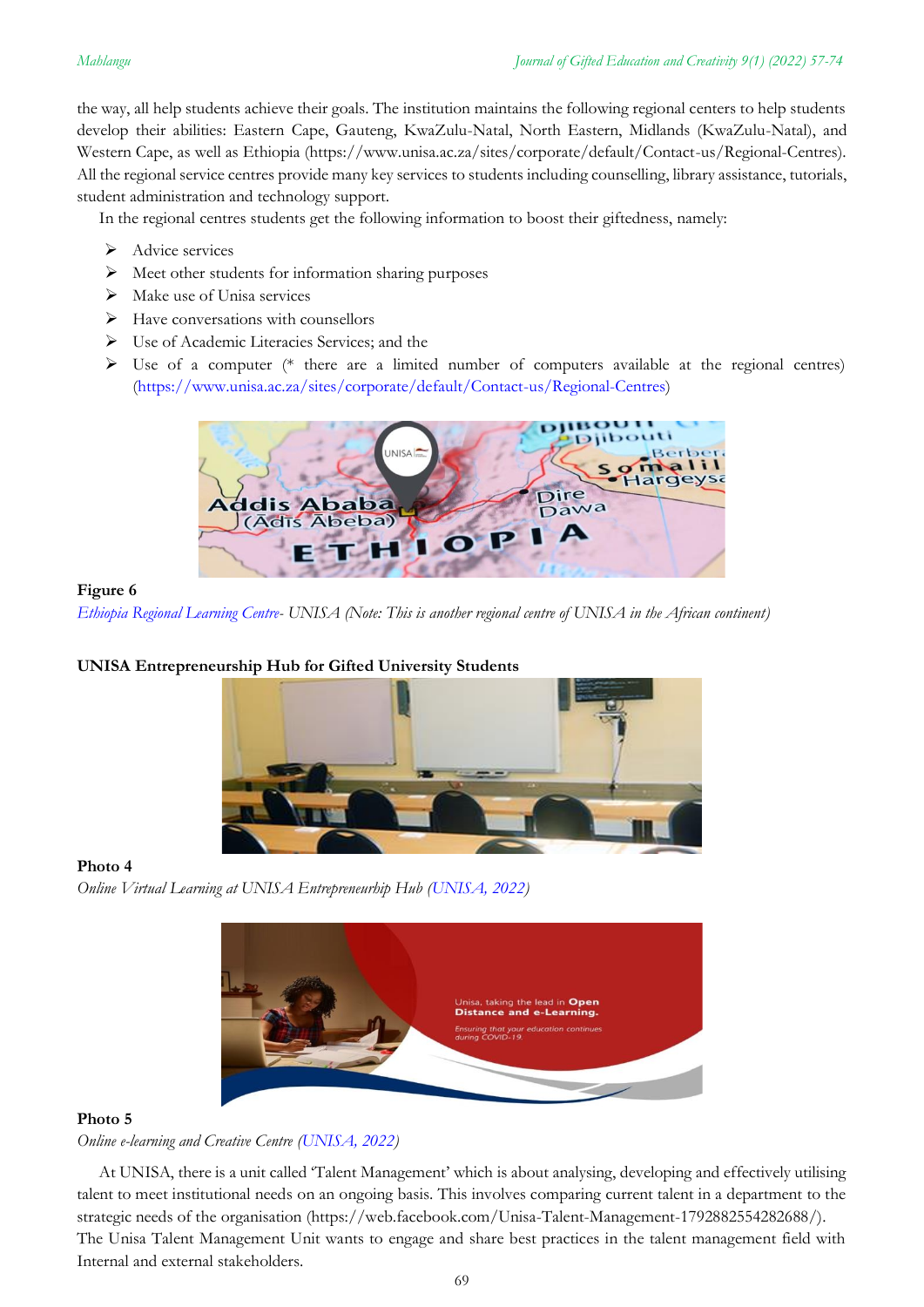Entrepreneurship has been designated as a significant emphasis area for achieving sustainable socio-economic development through assisting aspiring and existing entrepreneurs. The College's flagship endeavor, the Entrepreneurship Hub, connects developmental programs and business services to assist the growth and capacity building of SMMEs and their owners. To address the concerns of inequality, poverty, and unemployment, these programs are a top focus. The College provides interactions and workshops for beneficiaries in a variety of sectors of our society, including the automotive, financial, and hospitality industries, as well as members of a specific community, in conjunction with other stakeholders. This facilitation process aims to encourage the growth of enterprises that will create jobs and close the income gap in our country, as well as the achievement of the National Development Plan's goals (NDP). The College of Economic and Management Sciences (CEMS) wants to build a long-term entrepreneurship and small company development hub in many areas. Its goal of creating local jobs and lowering unemployment necessitates such innovation. The flagship effort will act as a hub for assisting entrepreneurs and small business owners, as well as promoting research and student in-service learning. The Unisa Regional Centre in Daveyton will house the first regional center. The university hosts a "Student Entrepreneurship Week (SEW)" to help students develop their entrepreneurial skills. The growth of SMMEs has the potential to provide long-term solutions to problems that face our businesses and communities. To help with this, the College will devote 2-3 days each August to promoting student entrepreneurs through a series of presentations, training opportunities, and a forum to pitch ideas to a panel of successful entrepreneurs. The SEW will serve as a forum for student entrepreneurs, SMMEs, and other stakeholders to discuss theoretical and practical issues affecting the SMME sector's long-term viability. The SEW is held once a year and includes lectures, seminars, exhibitions, and workshops for current and aspiring student entrepreneurs. We collaborate with important partners to ensure that participants have access to essential information and resources throughout SEW [\(UNISA, 2022, Entrepreneurship\)](https://www.unisa.ac.za/sites/corporate/default/Colleges/Economic-and-Management-Sciences/Community-engagement/Entrepreneurship)

## **Student Funding: Bursaries & Loans [Postgraduate Diploma and Honours Bursary; National Student Financial Aid Scheme (NSFAS)]**

The student must have obtained a minimum average of 60% on their entire undergraduate degree to qualify for the Honours bursary. Prioritisation is given to outstanding students *(gifted students)* with a higher average of their entire Unisa undergraduate qualification. The postgraduate diploma and Honours bursary aim to assist South African Unisa alumni students with their Unisa tuition fees, thus enabling them to register and complete their qualifications. Financial support is offered to both postgraduate diploma and Honours students subject to eligibility, academic performance, and availability of funds [\(UNISA, 2022, Honours\)](https://www.unisa.ac.za/sites/corporate/default/Colleges/College-of-Graduate-Studies/Bursaries/Postgraduate-diploma-and-honours-bursary)

UNISA NSFAS-funded students are only entitled to a Learning Material Allowance (LMA) and Living Allowance (LA). Based on the 2021 DHET Grant Funding Guidelines, the LMA is calculated based on the number of modules registered: R600 per module for the first four modules and a R5 200 once-off amount for five to ten modules. If the amount of R5 200 LMA is paid for the first five modules, no additional LMA will be paid for additional modules. Based on the 2021 DHET Grant Funding Guidelines, the LA is paid to students registered for ten modules. A student who registers for ten modules and later reduces the number of modules registered will unfortunately forfeit this allowance. Students funded under this bursary scheme must renew their funding with the funder during their applicable application dates. First-time NSFAS applicants**:** Students are temporarily registered during Unisa's registration period while waiting for NSFAS funding confirmation. If a student's NSFAS application is declined or delayed by close of the registration period, a student is expected to find alternative funding before his or her registration will be activated [\(UNISA, 2022, NSFAS-Bursaries\)](https://www.unisa.ac.za/sites/myunisa/default/Student-Affairs-&-SRC/Student-funding:-bursaries-&-loans/NSFAS-loans-and-bursaries).

Giftedness and university education are that universities are expected to emulate Sudan which initiated some practical scientific efforts to nurture the gifted students like Dr. Omar Haroun Khaleefa, a university professor and expert in the nurture of the gifted and the representative of the International Council for Gifted and Talented Children in Sudan, returned from his work in the State of Bahrain. Dr. Khaleefa, the inventor of the Simber Project to identify the gifted, started it all at Al-Qabas schools. There, the first scientifically-based program for the nurturing of brilliant children was implemented. Workshops for teachers and psychological counselors on giftedness, awareness and family guidance, counseling the gifted, identification of a significant number of talented students using respected scientific methods and tools, and school enrichment programs were among the program's accomplishments. For the first time, thinking skills courses were offered in schools and summer camps. Many of the experts became members of Arab and international councils on giftedness and excellence, and they attended seminars, festivals, and conferences. The Ministry of Science and Technology encouraged researchers and did not overlook scientific research in that program. That approach resonated with the Khartoum State Ministry of Education, which began implementing scientific programs to develop brilliant students in its schools. Dr. Omar Haroun Khaleefa was employed by the Ministry of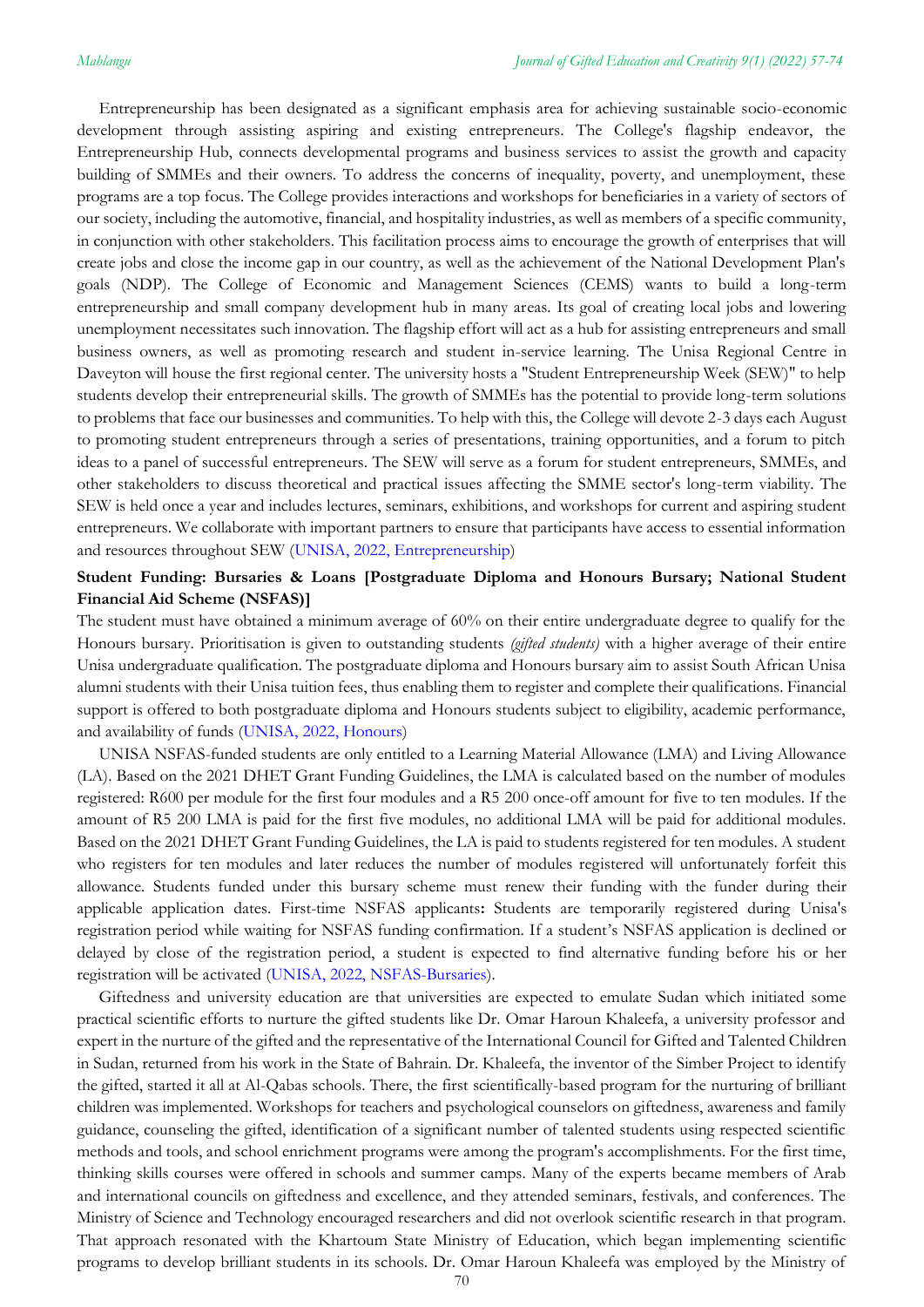Education in Khartoum State, and various workshops and seminars were held among professionals to examine gifted education in a serious scientific manner (Bakhiet & [Mohamed, 2022,](#page-15-0) p.6).

#### **Conclusion**

The supervisor's responsibility should be to advise and guide the student while also ensuring that they stay on track. The supervisor is not responsible for conducting research on the student's behalf [\(Brenman, 2019,](#page-15-0) p. 367). Supervisors should insist on the gifted student's work being well-structured; that is, a thorough complete direction of the dissertation/thesis, including its timetable and the frequency and format of supervision sessions, should be determined during the initial stage of the supervisory relationship. The imposition of such a framework should be designed to give the supervisor control over the supervising process and to give the student drive [\(Hockey, 1996,](#page-15-0) p.484). Between sessions, e-mail can be used to continue a supervisor–supervisee interaction. It can also be employed in a more systematic way by requiring the supervisee to produce information or weekly thoughts, for example. E-mail can improve supervisees' feelings of safety by reducing their perceived exposure and increasing supervisor availability in the case of a critical event. Supervisors, on the other hand, should take caution in their language because what is written has the quality of being embossed on a dialogical surface and is more permanent than spoken interactions [\(Álvarez & Grazioso, 201](#page-15-0)9, p. 284). Supervisors may have obstacles in delivering distance monitoring due to technological limitations as well as culture issues. For example, the technology could raise legal and ethical concerns about data security.

Supervisors established an environment in which a student recognized the need for growth through challenge or stimulation, by challenging the learner's existing knowledge and views, or by presenting them with other viewpoints [\(Macfadyen et al. 2019,](#page-15-0) pp. 992). Part-time, off-campus students may be able to email, participate in discussions with supervisors, search library catalogues and databases, and retrieve papers if computer communication capabilities are developed. Such computer-based approaches have the potential to build a "virtual" community of gifted students in which the boundaries between supervisor and students are blurred. Both the supervisor and the studentcan be more independent in terms of their physical and temporal spaces with supervision facilitated by email communication [\(Evans, 1995,](#page-15-0) p. 24). Similarly, [Brennan](#page-15-0) [\(2019](#page-15-0), p.365) supports the idea that gifted student's supervision, must be based on teachers' past experiences. In the academic field, critical thinking is essential, for example, critically reviewing earlier research to problematize something taken for granted or to identify a gap; critically reading others' work as part of the journal-review process and providing constructive comments. Assist students in developing a critical mindset Students may find learning and development to be intimidating, and supervisors recognized their role in providing a safe environment in which growth may occur by providing support and confidence. This entailed a supervisor appreciating a student's current skills and achievements, recognizing their growth, and assuring them of the long-term benefits and likely success of their studies, at a time when they are faced with the challenge of devoting the time and energy required during their often-hectic lives. The supervisor should encourage talented students to take ownership of their work project, meet academic standards, follow ethical approval procedures, and stick to institutional obligations including timely progress reports and submission deadlines [\(Macfadyen et al. 2019,](#page-15-0) pp. 992-994).

#### **Recommendations**

To wrap up the study, it should be highlighted that supervising gifted students should be a developmental, empowering, and transformative experience for them in their learning activities. Supervisors must be able to manage postgraduate students' emotions, relationships, and behaviors. There is a need for more research into the tactics that can be employed to oversee non-gifted and impaired students.

In order to determine the schedule and time-frame on behalf of the gifted student, the supervisor should act as a director by supplying information. Assist the student in gaining access to distance supervision resources and knowledge by acting as a facilitator. Assist the student in resolving technical issues that arise during the supervision process. Assist students with research methodologies by acting as a teacher. Provide direction by establishing a writing schedule, providing comments on progress, and defining the important path for data collecting. Be a skeptic of the research design, draft chapters, and data interpretation. Allowing the student to make decisions and supporting those decisions allows you to be a freedom giver. Encourage the student and show interest in his or her work and ideas by being a supporter. Be a friend and show interest in and concern for the student's non-academic life. Check on the student's progress on a regular basis, monitor the study, provide systematic comments, and make plans. In general, the supervisor should act as an internal examiner for the student's work by providing regular and constructive feedback to the student who is being supervised remotely [\(Filippou, Kallo, & Mikkilä-Erdmann, 2019,](#page-15-0) p. 2). Identifying and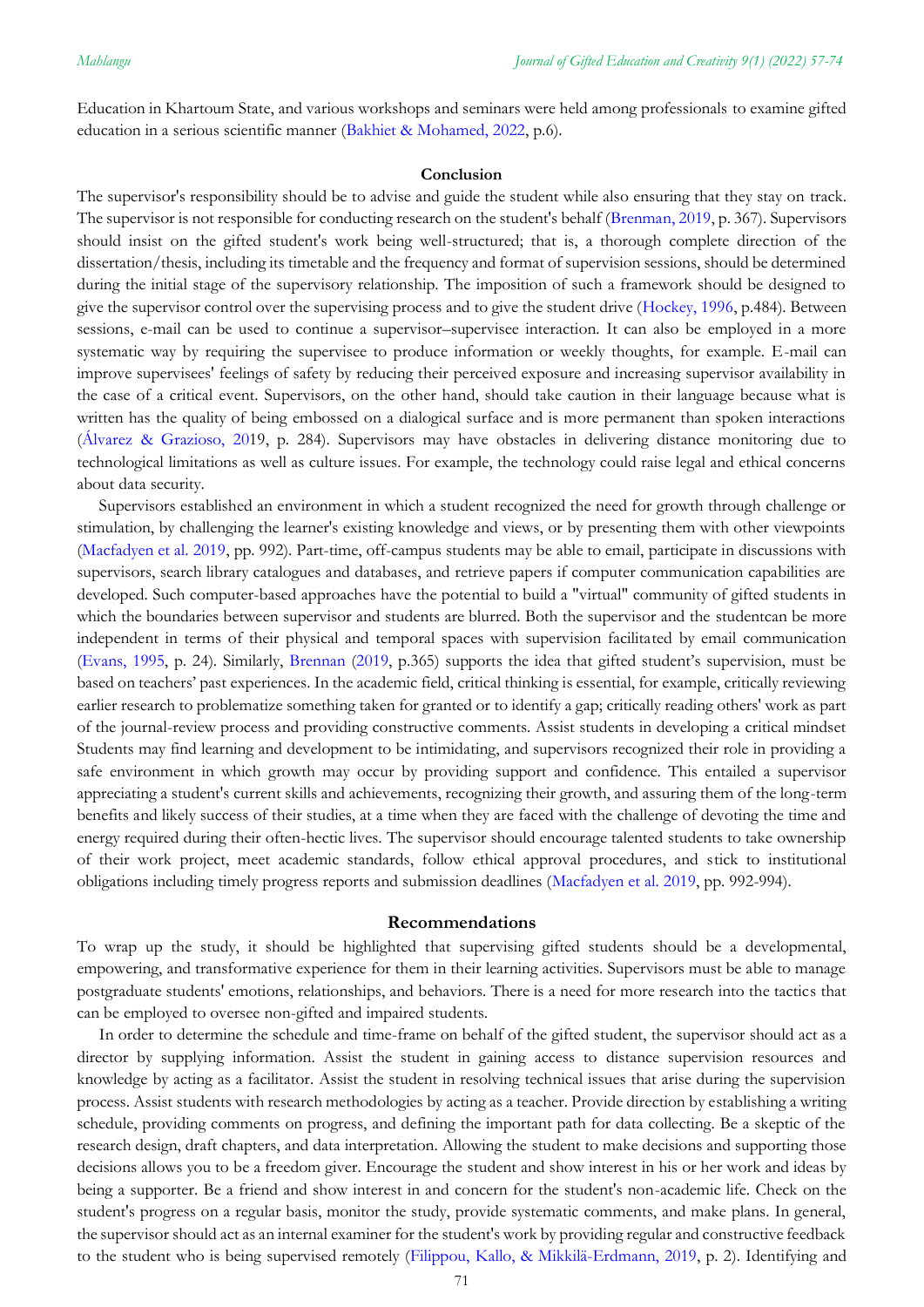assessing gifted students is the responsibility of lecturers. These students should be held responsible for their own progress and learning.

## **Biodata of Author**



**Prof. Dr. Vimbi Petrus Mahlangu** [BA. ED; BED; M. ED; PHD] is a Full Professor at the University of South Africa, Department of Educational Leadership and Management. He had extensive writing, supervision, and publication experience in education. He had published books, book chapters, articles and supervised M and D students to completion. He presented papers at national and international conferences. **Affiliation:** University of South Africa **E-mail**:

<span id="page-15-0"></span>mahlavp@unisa.ac.za **ORCID**: 0000-0002- 8251-750X **Phone**: (+27)124298550

## **References**

- Aboud, Y. (2021). Challenges to gifted education in the Covid-19 pandemic about online learning in Saudi Arabia from the perspective of gifted students and parents. *Journal of Gifted Education and Creativity, 8*(1), 11-21.
- Alfodhly, R., Aljafari, A., Alabdullatif, M, Alghamdi, A., AlOtaibi, B., & Alarfaj, A. (2021). Mindfulness and its relationship to social skills among gifted students. *Journal of Gifted Education and Creativity*, 8(2), 33- 55.
- Ağaoğlu, O., & Demir, M. (2020). The integration of 21st century skills into education: an evaluation based on an activity example. *Journal of Gifted Education and Creativity, 7*(3), 105-114.
- Alsulami, H. (2022). Assessing the Effect of Instructor's Emotional Intelligence (EI) on the Students' Satisfaction Index (SSI): Meta-Analysis of University Students. *Hindawi Mathematical Problems in Engineering* Volume 2022, Article ID 7214441, 8 pages https://doi.org/10.1155/2022/7214441
- Álvarez, H. F. & Grazioso, del Pilar, M. (2019). Distance supervision in the Aiglé Foundation's Latin American Psychotherapy Training Program. *Journal of Clinical Psychology*, 75, 282–291.
- Bakar, A.Y.A. (2020). Effects of character education program on gifted and talented students' selfesteem. *Journal of Gifted Education and Creativity*, 7(3), 115-120.
- Bakhiet, S.F., &Mohamed, H. (2022). Gifted education in Sudan: Reviews from a learning-resource perspective. *Cogent Education, 9(*1), 2034246. DOI:10.1080/2331186X.2022.2034246
- Brennan, N. M. (2019). 100 PhD rules of the game to successfully complete a doctoral dissertation. *Accounting, Auditing & Accountability Journal,* 32(1), 364–376.
- Cekiso, M., Tshotsho, B., Masha, R., & Saziwa, T. (2019). Supervision experiences of postgraduate research students at one South African higher education institution. *South African Journal of Higher Education*, 33(3), 8–25. http://dx.doi.org/10.20853/33–3– 2913
- Chusni, M. M., Saputro, S., Suranto., & Rahardjo, S. B. (2022). Enhancing critical thinking skills of junior high school students through discovery-based multiple representations learning model. *International Journal of Instruction,* 15(1), 927-944. https://doi.org/10.29333/iji.2022.15153a
- Coleiro, A.C., Creaner, M., & Timulak, L. (2022). The good, the bad, and the less than ideal in clinical supervision: a qualitative meta-analysis of supervisee experiences, *Counselling Psychology Quarterly*, DOI: 10.1080/09515070.2021.2023098
- Connell, R & Manathunga, C. (2012). On doctoral education: How to supervise a PhD, 1985-2011 [online]. *Australian Universities' Review, 54*(1), 5–9. https://search.informit.com.au/documentSummary;dn=424243731811708;res=IELHSS
- Dau, T. T. L. (2022). Remote Teaching amid the Covid-19 Pandemic in Vietnam: Primary School EFL Teachers' Practices and Perceptions. Asia CALL *Online Journal*, 13(1), 1-21.EOI[: http://eoi.citefactor.org/10.11251/acoj.13.01.001](http://eoi.citefactor.org/10.11251/acoj.13.01.001)
- Dereli, R. (2021). Investigation of Musical Self-Confidence and Motivation of Music Talent Students in Science and Art Centers in Instrument Education. *Journal of Gifted Education and Creativity*, 8(3), 95-105.
- Dinçer, S. (2019). Investigation of the Gifted Education Self-Efficacy of Teachers Work with Gifted Students. *Journal of Gifted Education and Creativity*, 6(3), 167-174.
- Donal, R. (2018): Implementation of Guidance and Counselling at Schools. Proceedings of the University of Riau. International Conference on Educational Sciences, 13 October 2018, Grand Suka Hotel, Pekanbaru-Indonesia, pp. 77–87.
- Dos Santos, H. L. & Cechinel, C. (2019) The final year project supervision in online distance learning: assessing students and faculty perceptions about communication tools, *Behaviour & Information Technology*, 38(1), 65–84. DOI: 10.1080/0144929X.2018.1514423
- Durak, H.Y., Demirhan, E.K., & Citil, M. (2022). Examining various risk factors as the predictors of gifted and non-gifted high school students' online game addiction. *Computers & Education*, 177 (2022) 104378, pp.1-15.
- Evans, T. D. (1995). Postgraduate research supervision in the emerging 'open' universities [online]. *Australian Universities' Review*, 38(2), 23–27. Availability:<https://search.informit.com.au/documentSummary;dn=961000030;res=IELAPA>ISSN: 0818- 8068. [Downloaded 26 September 2019].
- Falco, L.D., & Shaheed, C. (2021): Putting Theory into Practice: A Conceptual Framework for Career Group Counselling in School Settings, *The Journal for Specialists in Group Work*, 46(1), 6–19. DOI: 10.1080/01933922.2020.1867678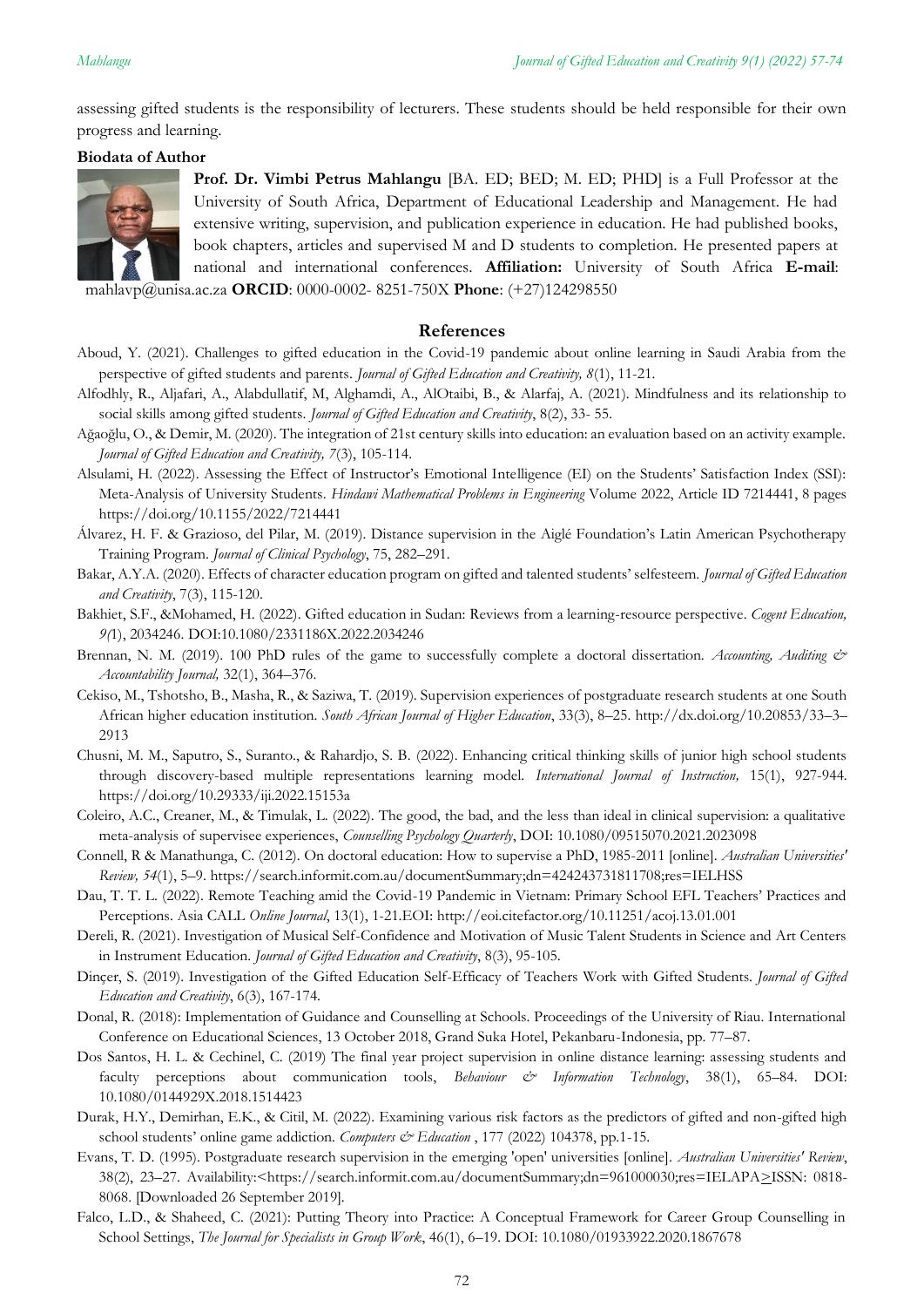- Filippou, K., Kallo, J., & Mikkilä-Erdmann, M. (2019). Supervising master's theses in international master's degree programmes: roles, responsibilities and models. *Teaching in Higher Education,* DOI: 10.1080/13562517.2019.1636220
- Flynn, A.S., & Shelton, A.L. (2022). Solving the Right Problem: The Need for Alternative Identification Measures in Gifted Education. *Gifted Child Quarterly, 66*(2), 144–145.DOI: 10.1177/00169862211046394
- Frazier-Goatley, La'Tonya., Adelson, J.L., & Snyder, K.E. (2022). Using a Multi-Systems Approach: Early Intervention, Changing Mindsets, Learning Opportunities, and Meaningful Data. *Gifted Child Quarterly,* 66(2), 116–118.
- Gebreyohans, G., Croasdell, D.T., & Meshesha, M. (2022). A Systematic Literature Review on Digital Knowledge Sharing in Higher Education. Proceedings of the 55th Hawaii International Conference on System Sciences | 2022, Pages 5483-5492. URI: ttps://hdl.handle.net/10125/80006
- Gómez-Leal, Holzer, A.A., Bradley, C., Fernández-Berroca, P. (2022). The relationship between emotional intelligence and leadership in school leaders: a systematic review. *Cambridge Journal of Education*, 52(1), 1-21.
- Gorsky, P., & Caspi (2005). A Critical Analysis of Transactional Distance Theory. *The Quarterly Review of Distance Education,* 6(1), 1-11.
- Hadi, N. U., & Muhammad, B. (2019). Factors Influencing Postgraduate Students' Performance: A high order top down structural equation modelling approach. *Educational Sciences: Theory and Practice, 19(2), 58-73.*
- Hockey, J. (1996). Strategies and tactics in the supervision of UK social science PhD students, International *Journal of Qualitative Studies in Education*, 9(4), 481–500. DOI: 10.1080/0951839960090409
- Inman, A. G., Bashian, H., Pendse, A. C., & Luu, L. P. (2019). Publication trends in telesupervision: A content analysis study, *The Clinical Supervisor*, 38(1), 97–115. DOI: 10.1080/07325223.2018.1528194
- Jaenem, J.J., & Zulkifli, Z. (2022). Supervision of Learning in Online Learning Perspective in the Pandemic Era of Covid 19. *Advances in Social Science, Education and Humanities Research*, 636, 101-195.
- Kavanagh, D. J., Spence, S. H., Wilson, J., & Crow, N. (2002). Special Section: Training and Work-Force Development, Achieving Effective Supervision. *Drug and Alcohol Review*, 21, 247–252.
- Kızıldağ, A. and Tuncer, H. (2022). A scoping review on practicum of Turkish pre-service EFL teachers during COVID-19. *OPUS– Journal of Society Research*, 19(45), 129-142.

Kobayashi, H., & Tsuboya, M. (2021). Social Resources and Challenges Related to the Schooling and Education of Immigrant Children at High Schools in Japan. *Journal of International Migration and Integration*, (2021) 22:369–384.

- LeBlanc, J., & Borders, L.D. (2021): Educating future leaders: integrating leadership into an introductory school counselling course, *Journal of Counsellor Leadership and Advocacy*, DOI: 10.1080/2326716X.2020.1861489
- Lessing, A. C., & Schulze, S. (2003). Lecturers' experience of postgraduate supervision in a distance education context. *South African Journal of Higher Education*, 17(2), 159–168).
- Lindsay, C. (2021): "The Impact of Spirituality on Counselling Students' Self-Perceived Professional Competencies," *Journal of Graduate Education Research*: Vol. 2, Article 11.
- Lindt, S., Rutherford, E., & Wagner, H. (2021). Social and emotional needs of gifted elementary students: understanding the development of self-concept identification. *Journal of Gifted Education and Creativity,* 8(1), 1-10.
- Macfadyen, A., English, C., Kelleher, M., Coates, M., Cameron, C., & Gibson, V. (2019) 'Am I doing it right?' Conceptualising the practice of supervising master's dissertation students, *Higher Education Research & Development*, 38(5), 985–1000. DOI: 10.1080/07294360.2019.1597024
- Maestre, F. T. (2019). Ten simple rules towards healthier research labs. *PLoS Comput Biol* 15(4),1–8. e1006914. [https://doi.org/10.1371/journal. pcbi.1006914](https://doi.org/10.1371/journal.%20pcbi.1006914)
- Mazen, H.S.M., Aboud, S.A.H.H., Afifi, H.A.E., & Elmordy, Z.R.A. (2022). Application of Four Phases Teaching Method regarding Care of Labour among Nursing. *Journal of Nursing Science - Benha University,* 3(1),357-373.
- Mbhele, S.S. (2020). *Prospects, opportunities and challenges of a decolonial curriculum in South Africa A Thesis submitted in partial fulfilment of the requirements for the Degree of Masters in Development Studies.* School of Built Environment and Development Studies Faculty of Humanities, University of KwaZulu-Natal Howard College Campus Durban, South Africa.
- Mo, F. (2022). Strategies to Cultivate Generation Z Talent in Marketing under the Big Data Era. Open Access Library Journal, 9: e8157.<https://doi.org/10.4236/oalib.1108157>
- Mofield, E.L. & Mofield, W.E.A. (2022). Applying a Christian perspective to educating gifted students through the talent development framework. *International Journal of Christianity & Education, 26*(1) 79–91.
- Peltokorpi, V. (2019). Abusive supervision and emotional exhaustion: the moderating role of power distance orientation and the mediating role of interaction avoidance. *Asia Pacific Journal of Human Resources*, 57, 251–275. Doi:10.1111/1744–7941.12188
- Pham, A.K., & Akos, P. (2020): Professional School Counselling in Vietnam Public Schools. *Journal of Asia Pacific Counselling*, 10(2), pp. 37–49.
- Piske, F.R.H. (2021). Investigation of Musical Self-Confidence and Motivation of Music Talent Students in Science and Art Centers in Instrument Education. *Journal of Gifted Education and Creativity, 8*(3), 107- 120.
- Raghuram, P., & Sondhi, G. (2022). *The Entangled Infrastructures of International Student Migration: Lessons from Covid-19* (pages: 167 185). In: Anna Triandafyllido (editor): *Migration and Pandemics Spaces of Solidarity and Spaces of Exception*. Springer Nature Switzerland AG: Switzerland.